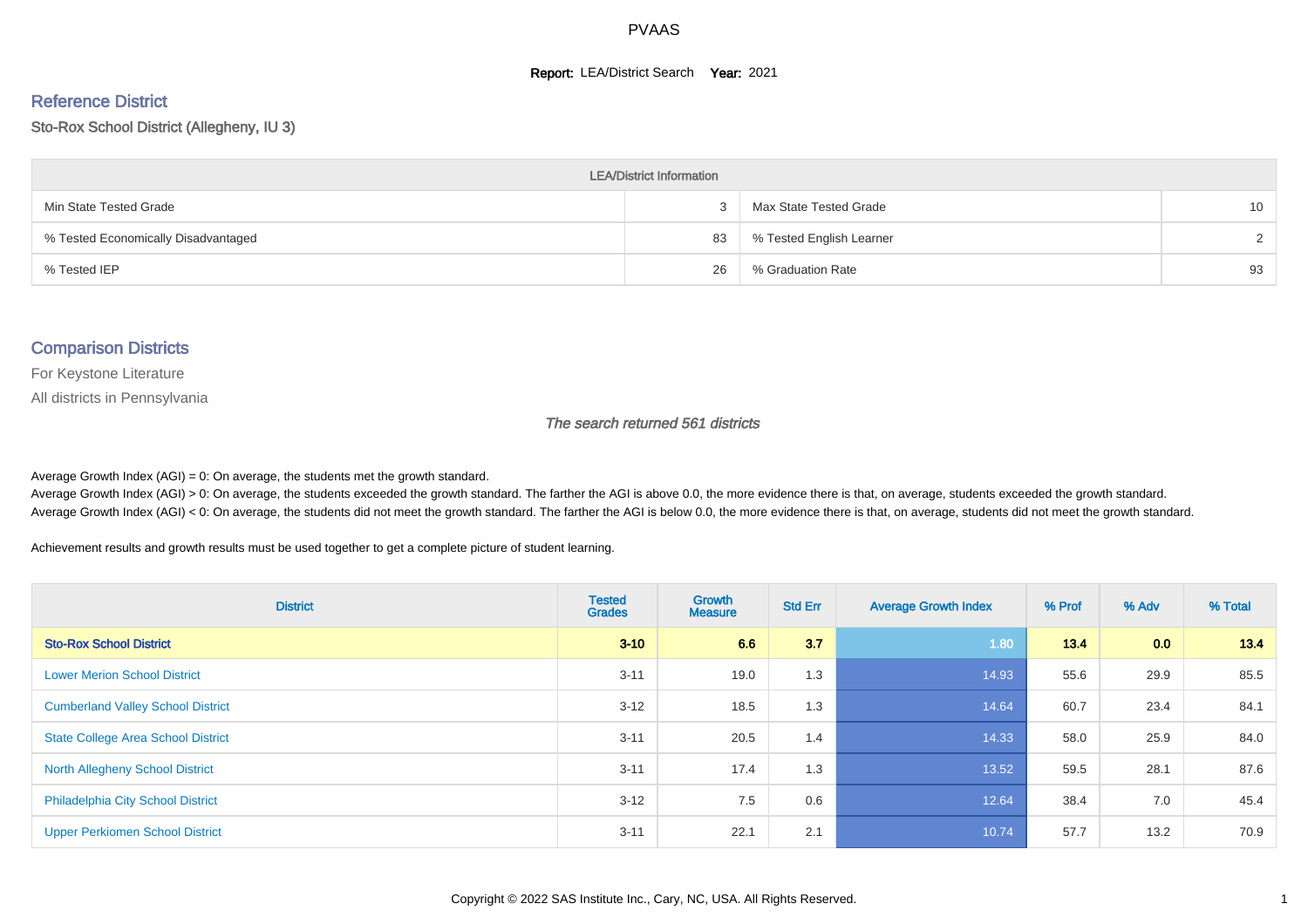| <b>District</b>                          | <b>Tested</b><br><b>Grades</b> | <b>Growth</b><br><b>Measure</b> | <b>Std Err</b> | <b>Average Growth Index</b> | % Prof | % Adv   | % Total |
|------------------------------------------|--------------------------------|---------------------------------|----------------|-----------------------------|--------|---------|---------|
| <b>Sto-Rox School District</b>           | $3 - 10$                       | 6.6                             | 3.7            | 1.80                        | 13.4   | 0.0     | 13.4    |
| Downingtown Area School District         | $3 - 11$                       | 12.1                            | 1.1            | 10.67                       | 60.0   | 23.5    | 83.6    |
| <b>Upper Saint Clair School District</b> | $3 - 11$                       | 18.5                            | 1.7            | 10.65                       | 61.8   | 30.1    | 91.9    |
| <b>West Chester Area School District</b> | $3 - 11$                       | 12.6                            | 1.2            | 10.38                       | 66.8   | 20.2    | 87.0    |
| <b>Norwin School District</b>            | $3 - 11$                       | 18.0                            | 1.7            | 10.37                       | 58.5   | 27.0    | 85.4    |
| <b>Dallastown Area School District</b>   | $3 - 11$                       | 13.5                            | 1.5            | 8.84                        | 56.0   | 17.9    | 73.8    |
| <b>Upper Dublin School District</b>      | $3 - 12$                       | 15.4                            | 1.8            | 8.53                        | 60.8   | 24.8    | 85.6    |
| <b>North Penn School District</b>        | $3 - 11$                       | 9.1                             | 1.1            | 8.36                        | 55.8   | 17.0    | 72.8    |
| <b>Souderton Area School District</b>    | $3 - 11$                       | 12.4                            | 1.5            | 8.28                        | 61.7   | 15.2    | 76.9    |
| <b>Colonial School District</b>          | $3 - 11$                       | 14.0                            | 1.7            | 8.21                        | 60.2   | 19.6    | 79.8    |
| <b>Bethlehem Area School District</b>    | $3 - 11$                       | 9.3                             | 1.1            | 8.15                        | 44.7   | 12.0    | 56.7    |
| <b>Springfield School District</b>       | $3 - 11$                       | 13.8                            | 1.7            | 7.99                        | 60.9   | 21.5    | 82.4    |
| <b>Great Valley School District</b>      | $3 - 11$                       | 15.0                            | 1.9            | 7.98                        | 50.0   | 35.0    | 85.0    |
| Northern York County School District     | $3 - 11$                       | 15.6                            | 2.0            | 7.98                        | 57.4   | 11.5    | 68.8    |
| <b>Pennsbury School District</b>         | $3 - 11$                       | 11.7                            | 1.5            | 7.90                        | 60.1   | 21.3    | 81.3    |
| <b>Tyrone Area School District</b>       | $3 - 12$                       | 19.7                            | 2.5            | 7.87                        | 60.4   | 16.7    | 77.1    |
| <b>Penn-Trafford School District</b>     | $3 - 11$                       | 13.4                            | 1.7            | 7.87                        | 62.3   | 21.9    | 84.2    |
| <b>Council Rock School District</b>      | $3 - 11$                       | 8.9                             | 1.2            | 7.65                        | 62.8   | 16.6    | 79.4    |
| <b>Upper Merion Area School District</b> | $3 - 11$                       | 15.3                            | 2.0            | 7.62                        | 59.3   | 19.3    | 78.6    |
| Pennsylvania Cyber Charter School        | $3 - 11$                       | 11.6                            | 1.5            | 7.54                        | 46.3   | $5.0\,$ | 51.3    |
| <b>Valley View School District</b>       | $3 - 11$                       | 18.1                            | 2.4            | 7.42                        | 53.7   | 14.7    | 68.4    |
| <b>Reading School District</b>           | $3 - 11$                       | 10.1                            | 1.4            | 7.25                        | 24.7   | 2.4     | 27.2    |
| <b>Central York School District</b>      | $3 - 12$                       | 12.3                            | 1.7            | 7.20                        | 55.5   | 11.5    | 67.0    |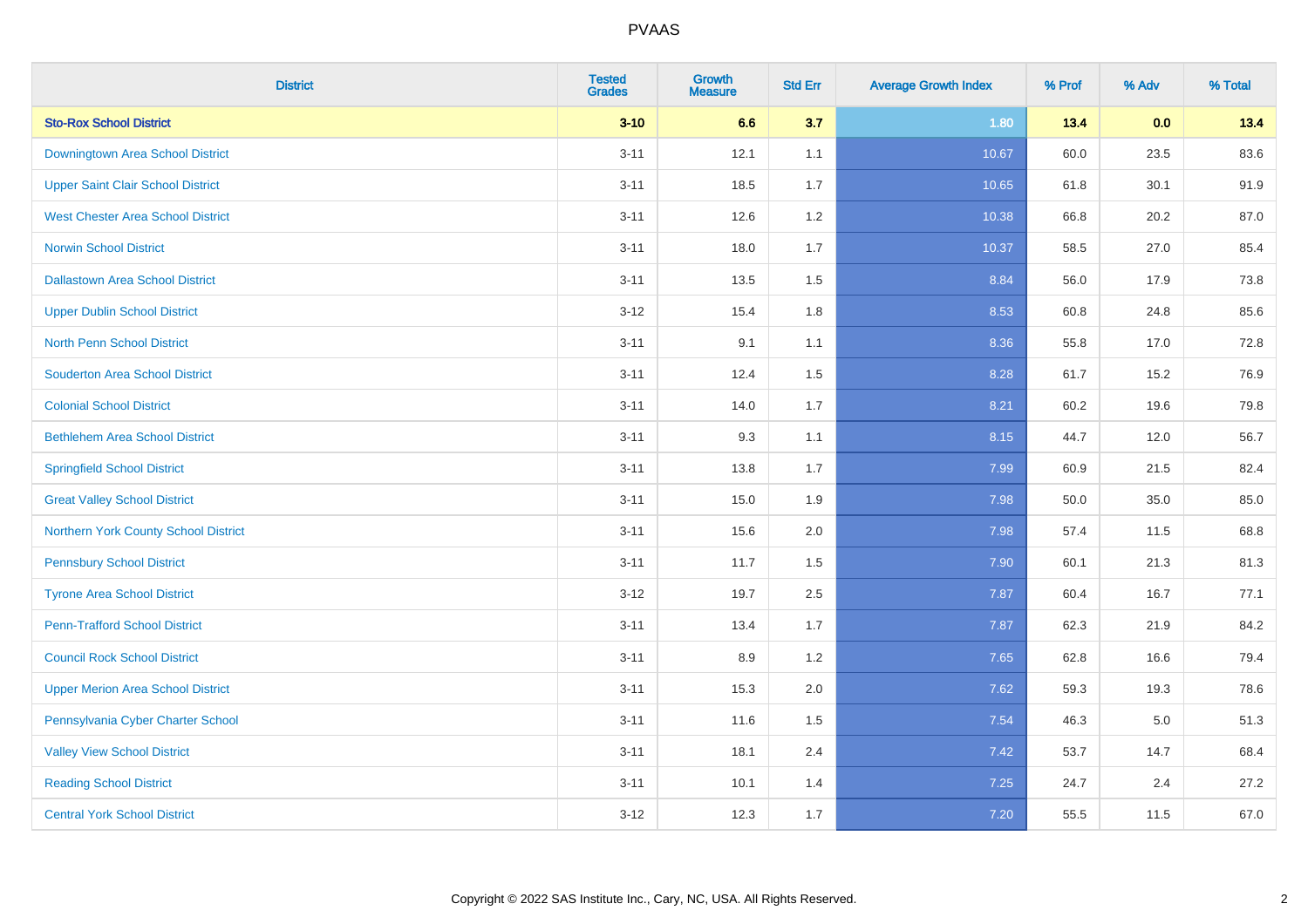| <b>District</b>                               | <b>Tested</b><br><b>Grades</b> | Growth<br><b>Measure</b> | <b>Std Err</b> | <b>Average Growth Index</b> | % Prof | % Adv | % Total |
|-----------------------------------------------|--------------------------------|--------------------------|----------------|-----------------------------|--------|-------|---------|
| <b>Sto-Rox School District</b>                | $3 - 10$                       | 6.6                      | 3.7            | 1.80                        | 13.4   | 0.0   | 13.4    |
| <b>Delaware Valley School District</b>        | $3 - 11$                       | 12.6                     | 1.8            | 6.93                        | 55.2   | 16.2  | 71.4    |
| <b>Southern York County School District</b>   | $3 - 11$                       | 14.2                     | 2.1            | 6.91                        | 55.1   | 18.1  | 73.1    |
| <b>Wissahickon School District</b>            | $3 - 10$                       | 12.5                     | 1.8            | 6.85                        | 58.3   | 22.4  | 80.7    |
| <b>Hazleton Area School District</b>          | $3 - 11$                       | 9.6                      | 1.4            | 6.77                        | 45.0   | 7.8   | 52.9    |
| <b>Garnet Valley School District</b>          | $3 - 10$                       | 10.9                     | 1.7            | 6.53                        | 67.1   | 19.0  | 86.1    |
| <b>Derry Township School District</b>         | $3 - 10$                       | 12.8                     | 2.0            | 6.39                        | 54.8   | 25.8  | 80.6    |
| <b>Deer Lakes School District</b>             | $3 - 11$                       | 17.0                     | 2.7            | 6.32                        | 61.5   | 16.4  | 77.9    |
| <b>Pine-Richland School District</b>          | $3 - 11$                       | 11.5                     | 1.8            | 6.31                        | 60.6   | 24.4  | 85.0    |
| <b>Abington Heights School District</b>       | $3 - 11$                       | 13.5                     | 2.2            | 6.27                        | 58.3   | 16.2  | 74.5    |
| <b>Avon Grove School District</b>             | $3 - 10$                       | 10.0                     | 1.6            | 6.26                        | 56.3   | 18.6  | 74.9    |
| <b>Ridley School District</b>                 | $3 - 12$                       | 10.0                     | 1.6            | 6.10                        | 45.6   | 8.2   | 53.8    |
| <b>Saucon Valley School District</b>          | $3 - 11$                       | 14.7                     | 2.5            | 5.98                        | 48.7   | 20.2  | 69.0    |
| <b>Wilson School District</b>                 | $3 - 12$                       | 8.8                      | 1.5            | 5.96                        | 52.6   | 14.6  | 67.2    |
| <b>Mountain View School District</b>          | $3 - 11$                       | 20.9                     | 3.5            | 5.91                        | 57.8   | 20.3  | 78.1    |
| <b>Fleetwood Area School District</b>         | $3 - 10$                       | 12.2                     | 2.2            | 5.68                        | 53.5   | 11.6  | 65.2    |
| <b>Unionville-Chadds Ford School District</b> | $3 - 11$                       | 17.1                     | 3.1            | 5.51                        | 68.1   | 13.2  | 81.3    |
| <b>Mifflin County School District</b>         | $3 - 11$                       | 9.1                      | 1.7            | 5.49                        | 47.1   | 6.7   | 53.8    |
| Fox Chapel Area School District               | $3 - 11$                       | 9.8                      | 1.8            | 5.36                        | 56.6   | 28.6  | 85.2    |
| <b>Haverford Township School District</b>     | $3 - 11$                       | 8.0                      | 1.5            | 5.27                        | 53.0   | 25.5  | 78.6    |
| <b>Cocalico School District</b>               | $3 - 11$                       | 10.6                     | 2.0            | 5.18                        | 50.8   | 14.1  | 64.8    |
| <b>City CHS</b>                               | $10 - 11$                      | 13.6                     | 2.7            | 5.12                        | 45.8   | 3.0   | 48.8    |
| <b>Cornwall-Lebanon School District</b>       | $3 - 11$                       | 8.3                      | 1.6            | 5.08                        | 47.2   | 8.4   | 55.6    |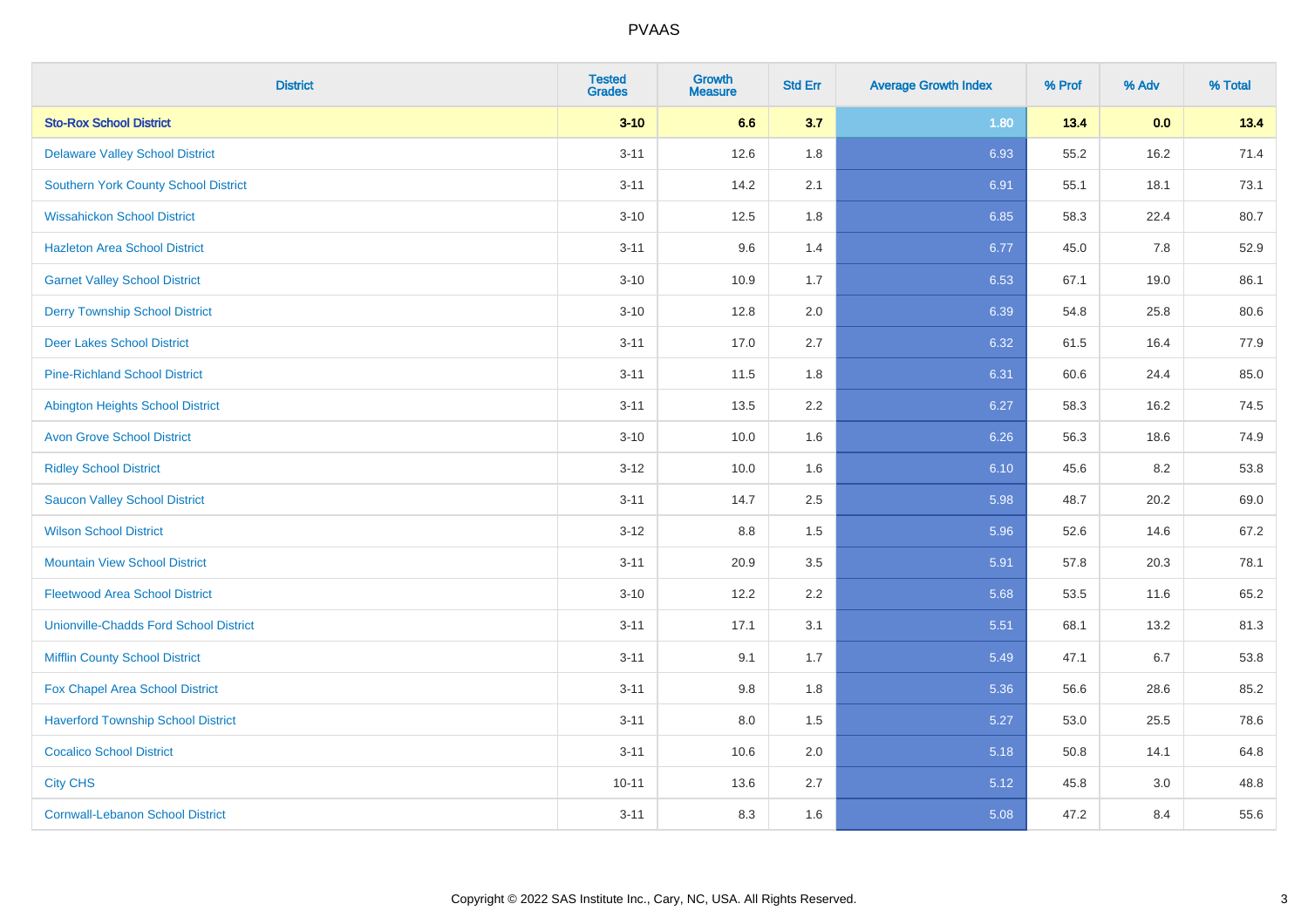| <b>District</b>                                    | <b>Tested</b><br><b>Grades</b> | <b>Growth</b><br><b>Measure</b> | <b>Std Err</b> | <b>Average Growth Index</b> | % Prof | % Adv | % Total |
|----------------------------------------------------|--------------------------------|---------------------------------|----------------|-----------------------------|--------|-------|---------|
| <b>Sto-Rox School District</b>                     | $3 - 10$                       | 6.6                             | 3.7            | 1.80                        | 13.4   | 0.0   | 13.4    |
| <b>West Perry School District</b>                  | $3 - 11$                       | 12.5                            | 2.5            | 4.99                        | 56.6   | 8.4   | 65.0    |
| <b>York Suburban School District</b>               | $3 - 11$                       | 10.1                            | 2.1            | 4.91                        | 53.5   | 27.8  | 81.3    |
| <b>Commonwealth Charter Academy Charter School</b> | $3 - 10$                       | 9.1                             | 1.9            | 4.90                        | 47.2   | 9.1   | 56.3    |
| Shippensburg Area School District                  | $3 - 11$                       | 9.3                             | 1.9            | 4.84                        | 53.1   | 10.2  | 63.3    |
| Penns Valley Area School District                  | $3 - 12$                       | 14.0                            | 2.9            | 4.80                        | 41.9   | 23.1  | 65.0    |
| <b>Fort Leboeuf School District</b>                | $3 - 11$                       | 11.7                            | 2.5            | 4.73                        | 48.5   | 21.1  | 69.6    |
| <b>Conestoga Valley School District</b>            | $3 - 11$                       | 8.7                             | 1.8            | 4.69                        | 60.3   | 13.5  | 73.8    |
| <b>Derry Area School District</b>                  | $3 - 11$                       | 13.2                            | 2.8            | 4.69                        | 60.0   | 12.5  | 72.5    |
| <b>Littlestown Area School District</b>            | $3 - 11$                       | 11.4                            | $2.5\,$        | 4.62                        | 55.2   | 10.4  | 65.6    |
| <b>Upper Darby School District</b>                 | $3 - 12$                       | 6.9                             | 1.5            | 4.62                        | 45.0   | 6.7   | 51.7    |
| Pocono Mountain School District                    | $3 - 12$                       | 6.8                             | 1.5            | 4.62                        | 45.8   | 5.0   | 50.7    |
| Northern Bedford County School District            | $3 - 11$                       | 16.5                            | 3.6            | 4.58                        | 51.7   | 20.0  | 71.7    |
| <b>Spring-Ford Area School District</b>            | $3 - 11$                       | 6.0                             | 1.3            | 4.46                        | 60.8   | 16.5  | 77.4    |
| <b>Iroquois School District</b>                    | $3 - 11$                       | 13.1                            | 3.0            | 4.35                        | 48.2   | 7.8   | 56.0    |
| <b>Parkland School District</b>                    | $3 - 11$                       | 5.3                             | 1.2            | 4.30                        | 58.0   | 22.3  | 80.4    |
| <b>Centennial School District</b>                  | $3 - 10$                       | 7.1                             | 1.7            | 4.29                        | 50.1   | 8.7   | 58.9    |
| <b>Moon Area School District</b>                   | $3 - 11$                       | 8.2                             | 1.9            | 4.25                        | 58.7   | 18.5  | 77.2    |
| <b>Montoursville Area School District</b>          | $3 - 12$                       | 10.8                            | 2.5            | 4.24                        | 44.6   | 20.1  | 64.8    |
| <b>Greenwood School District</b>                   | $3 - 11$                       | 15.9                            | 3.9            | 4.11                        | 50.0   | 25.0  | 75.0    |
| <b>Greater Nanticoke Area School District</b>      | $3 - 12$                       | 11.2                            | 2.8            | 4.01                        | 38.0   | 12.4  | 50.4    |
| <b>William Penn School District</b>                | $3 - 12$                       | 8.3                             | 2.1            | 3.99                        | 35.6   | 3.0   | 38.7    |
| <b>Lake-Lehman School District</b>                 | $3 - 11$                       | 10.8                            | 2.7            | 3.93                        | 55.3   | 7.9   | 63.2    |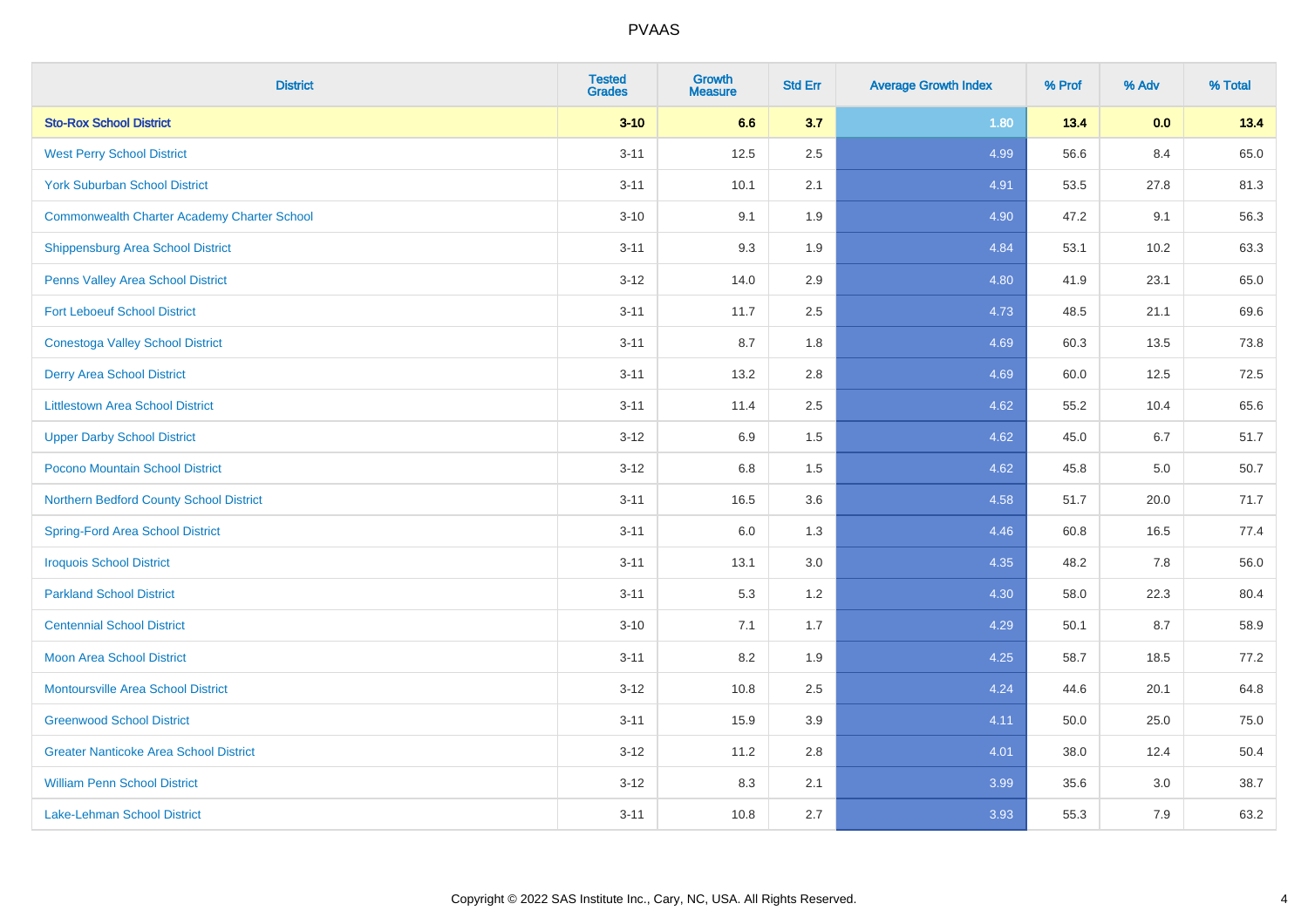| <b>District</b>                               | <b>Tested</b><br><b>Grades</b> | <b>Growth</b><br><b>Measure</b> | <b>Std Err</b> | <b>Average Growth Index</b> | % Prof | % Adv   | % Total |
|-----------------------------------------------|--------------------------------|---------------------------------|----------------|-----------------------------|--------|---------|---------|
| <b>Sto-Rox School District</b>                | $3 - 10$                       | 6.6                             | 3.7            | 1.80                        | 13.4   | 0.0     | 13.4    |
| <b>Freeport Area School District</b>          | $3 - 10$                       | 9.7                             | 2.5            | 3.91                        | 57.5   | 17.8    | 75.3    |
| <b>Allentown City School District</b>         | $3 - 12$                       | 5.3                             | 1.4            | 3.88                        | 25.3   | 2.7     | 28.0    |
| <b>Eastern Lebanon County School District</b> | $3 - 11$                       | 8.6                             | 2.2            | 3.84                        | 48.8   | 11.4    | 60.3    |
| <b>Octorara Area School District</b>          | $3 - 11$                       | 9.1                             | 2.4            | 3.82                        | 52.1   | 8.5     | 60.6    |
| <b>Midd-West School District</b>              | $3 - 11$                       | 10.3                            | 2.7            | 3.80                        | 58.0   | 13.4    | 71.4    |
| <b>Mckeesport Area School District</b>        | $3 - 12$                       | 9.0                             | 2.4            | 3.72                        | 31.0   | 4.5     | 35.5    |
| <b>Eastern York School District</b>           | $3 - 11$                       | 9.6                             | 2.6            | 3.71                        | 56.3   | 12.6    | 68.9    |
| <b>Hamburg Area School District</b>           | $3 - 11$                       | 8.9                             | 2.5            | 3.63                        | 43.5   | 8.2     | 51.7    |
| <b>West Shore School District</b>             | $3 - 12$                       | 5.0                             | 1.4            | 3.59                        | 54.2   | 9.4     | 63.6    |
| Selinsgrove Area School District              | $3-12$                         | 8.3                             | 2.3            | 3.54                        | 56.8   | 10.0    | 66.8    |
| Pen Argyl Area School District                | $3-12$                         | 9.2                             | 2.7            | 3.46                        | 50.0   | 12.6    | 62.6    |
| Ambridge Area School District                 | $3 - 12$                       | 9.1                             | 2.6            | 3.46                        | 50.4   | 10.7    | 61.1    |
| <b>Whitehall-Coplay School District</b>       | $3 - 11$                       | 6.1                             | 1.8            | 3.45                        | 49.3   | 7.4     | 56.6    |
| <b>School Lane Charter School</b>             | $3 - 11$                       | 12.4                            | 3.6            | 3.43                        | 59.1   | $9.8\,$ | 68.9    |
| Pennsylvania Virtual Charter School           | $3 - 11$                       | 11.8                            | 3.5            | 3.37                        | 56.5   | 11.1    | 67.6    |
| Mastery Charter School - Hardy Williams       | $3 - 11$                       | 11.4                            | 3.4            | 3.33                        | 44.3   | 5.7     | 50.0    |
| <b>Central Dauphin School District</b>        | $3 - 11$                       | 4.4                             | 1.3            | 3.32                        | 53.3   | 7.4     | 60.7    |
| Mechanicsburg Area School District            | $3 - 11$                       | 5.9                             | 1.8            | 3.29                        | 57.2   | 13.7    | 70.9    |
| <b>East Penn School District</b>              | $3 - 11$                       | 4.1                             | 1.3            | 3.27                        | 55.8   | 11.5    | 67.3    |
| <b>Tech Freire Charter School</b>             | $9 - 11$                       | 9.3                             | 2.9            | 3.26                        | 18.0   | 1.1     | 19.1    |
| <b>Wayne Highlands School District</b>        | $3 - 11$                       | 7.8                             | 2.4            | 3.23                        | 52.3   | 13.1    | 65.4    |
| <b>Sayre Area School District</b>             | $3 - 11$                       | 11.2                            | 3.5            | 3.20                        | 52.2   | 7.5     | 59.7    |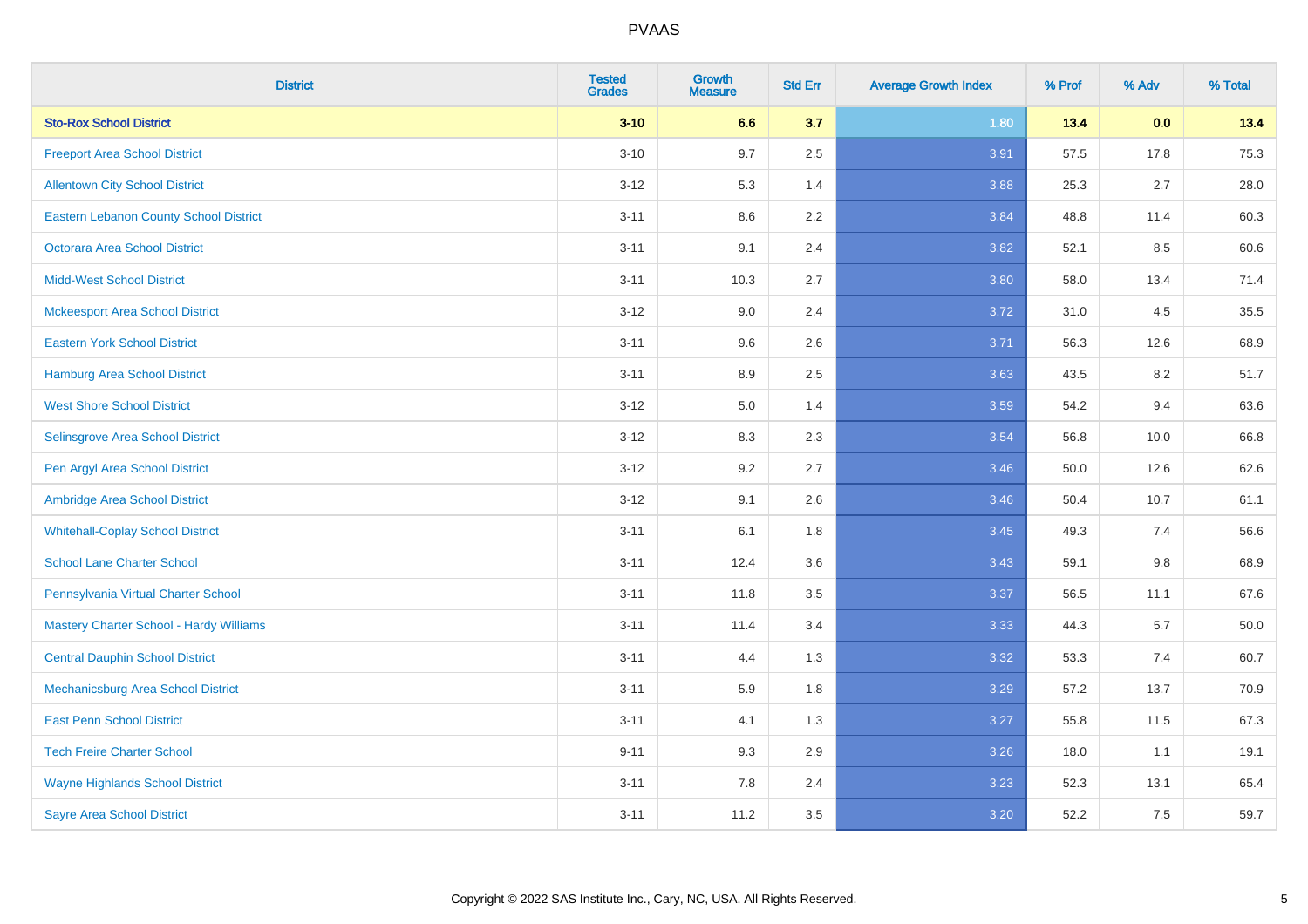| <b>District</b>                                | <b>Tested</b><br><b>Grades</b> | <b>Growth</b><br><b>Measure</b> | <b>Std Err</b> | <b>Average Growth Index</b> | % Prof | % Adv | % Total |
|------------------------------------------------|--------------------------------|---------------------------------|----------------|-----------------------------|--------|-------|---------|
| <b>Sto-Rox School District</b>                 | $3 - 10$                       | 6.6                             | 3.7            | 1.80                        | 13.4   | 0.0   | 13.4    |
| <b>Jamestown Area School District</b>          | $3 - 11$                       | 13.5                            | 4.2            | 3.19                        | 64.4   | 13.3  | 77.8    |
| <b>Bethel Park School District</b>             | $3 - 11$                       | 5.6                             | 1.8            | 3.18                        | 65.3   | 18.6  | 83.9    |
| <b>Avon Grove Charter School</b>               | $3 - 11$                       | 9.0                             | 2.9            | 3.13                        | 58.8   | 16.7  | 75.5    |
| <b>Ephrata Area School District</b>            | $3 - 11$                       | 5.6                             | 1.8            | 3.12                        | 54.7   | 9.5   | 64.2    |
| <b>Connellsville Area School District</b>      | $3 - 11$                       | 6.1                             | 2.0            | 3.05                        | 45.4   | 7.8   | 53.2    |
| <b>Northern Cambria School District</b>        | $3 - 11$                       | 10.0                            | 3.3            | 3.04                        | 47.4   | 5.1   | 52.6    |
| Saint Marys Area School District               | $3 - 11$                       | 7.8                             | 2.6            | 3.04                        | 57.0   | 8.2   | 65.2    |
| <b>Cranberry Area School District</b>          | $3 - 12$                       | 9.2                             | 3.0            | 3.04                        | 47.5   | 10.2  | 57.6    |
| Northeastern York School District              | $3 - 11$                       | 5.9                             | 2.0            | 3.03                        | 51.1   | 16.6  | 67.6    |
| <b>Neshaminy School District</b>               | $3 - 11$                       | 4.0                             | 1.3            | 3.02                        | 58.7   | 9.5   | 68.2    |
| Palmyra Area School District                   | $3 - 11$                       | 5.6                             | 1.9            | 2.96                        | 56.4   | 15.6  | 72.0    |
| <b>Montgomery Area School District</b>         | $3 - 11$                       | 10.7                            | 3.6            | 2.96                        | 48.7   | 12.4  | 61.1    |
| <b>Dover Area School District</b>              | $3 - 12$                       | 6.0                             | 2.1            | 2.94                        | 52.2   | 6.0   | 58.2    |
| Daniel Boone Area School District              | $3 - 12$                       | 5.7                             | 2.0            | 2.88                        | 51.0   | 11.5  | 62.6    |
| <b>Stroudsburg Area School District</b>        | $3 - 11$                       | $5.5\,$                         | 1.9            | 2.88                        | 48.1   | 4.2   | 52.3    |
| <b>Hollidaysburg Area School District</b>      | $3 - 11$                       | 6.0                             | 2.1            | 2.88                        | 57.1   | 12.3  | 69.4    |
| <b>Hempfield Area School District</b>          | $3 - 12$                       | 4.6                             | 1.6            | 2.86                        | 53.5   | 20.1  | 73.6    |
| <b>Jenkintown School District</b>              | $3 - 11$                       | 12.5                            | 4.4            | 2.84                        | 54.6   | 29.6  | 84.1    |
| Lehigh Valley Charter High School For The Arts | $9 - 10$                       | 7.3                             | 2.6            | 2.82                        | 62.3   | 18.2  | 80.5    |
| <b>Peters Township School District</b>         | $3 - 11$                       | 5.0                             | 1.8            | 2.76                        | 59.8   | 26.1  | 85.9    |
| <b>Warwick School District</b>                 | $3 - 11$                       | 5.2                             | 1.9            | 2.76                        | 46.4   | 17.0  | 63.3    |
| <b>Mars Area School District</b>               | $3 - 10$                       | 5.7                             | 2.1            | 2.75                        | 57.9   | 18.2  | 76.1    |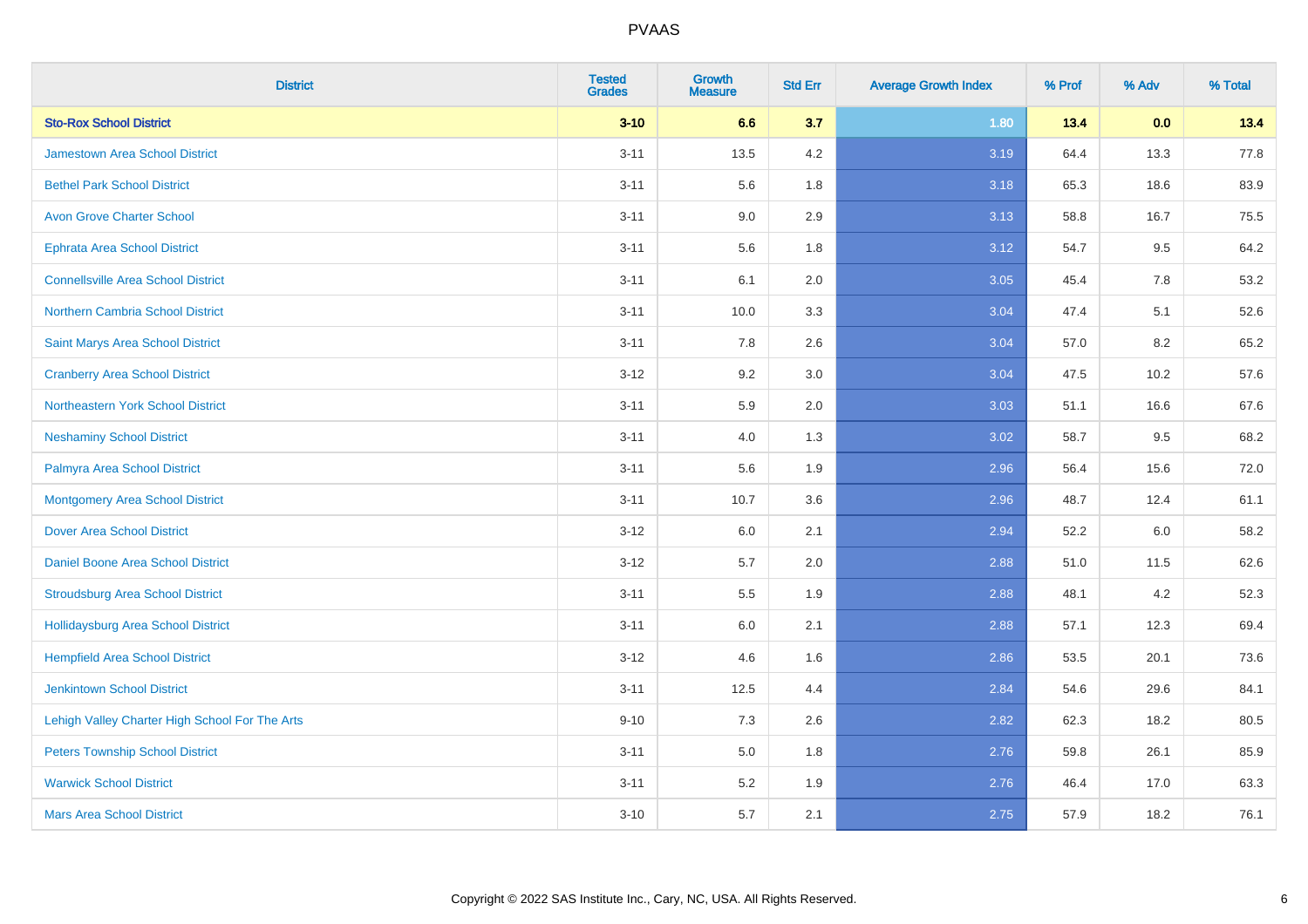| <b>District</b>                             | <b>Tested</b><br><b>Grades</b> | <b>Growth</b><br><b>Measure</b> | <b>Std Err</b> | <b>Average Growth Index</b> | % Prof | % Adv | % Total |
|---------------------------------------------|--------------------------------|---------------------------------|----------------|-----------------------------|--------|-------|---------|
| <b>Sto-Rox School District</b>              | $3 - 10$                       | 6.6                             | 3.7            | 1.80                        | 13.4   | 0.0   | 13.4    |
| <b>Homer-Center School District</b>         | $3 - 11$                       | 9.7                             | 3.6            | 2.70                        | 45.1   | 17.2  | 62.3    |
| Multicultural Academy Charter School        | $9 - 11$                       | 9.5                             | 3.5            | 2.69                        | 22.0   | 0.0   | 22.0    |
| <b>Wyalusing Area School District</b>       | $3-12$                         | 8.8                             | 3.3            | 2.68                        | 54.6   | 11.7  | 66.2    |
| <b>Spring Grove Area School District</b>    | $3 - 11$                       | 5.6                             | 2.1            | 2.68                        | 55.1   | 15.0  | 70.1    |
| <b>Kennett Consolidated School District</b> | $3 - 11$                       | 4.8                             | 1.8            | 2.61                        | 52.5   | 10.7  | 63.2    |
| New Hope-Solebury School District           | $3 - 11$                       | 7.5                             | 2.9            | 2.57                        | 68.2   | 22.7  | 90.9    |
| <b>Penncrest School District</b>            | $3 - 11$                       | 5.7                             | 2.2            | 2.57                        | 47.2   | 7.1   | 54.3    |
| Renaissance Academy Charter School          | $3 - 11$                       | 8.3                             | 3.3            | 2.54                        | 45.6   | 22.8  | 68.4    |
| Northampton Area School District            | $3 - 11$                       | 4.0                             | 1.6            | 2.51                        | 52.3   | 10.8  | 63.1    |
| <b>Clarion Area School District</b>         | $3 - 11$                       | 10.3                            | 4.1            | 2.51                        | 45.4   | 14.6  | 60.0    |
| 21st Century Cyber Charter School           | $6 - 12$                       | 5.7                             | 2.3            | 2.50                        | 56.7   | 8.3   | 65.0    |
| <b>Shenandoah Valley School District</b>    | $3 - 11$                       | 9.7                             | 3.9            | 2.49                        | 28.3   | 5.0   | 33.3    |
| <b>Wilmington Area School District</b>      | $3 - 11$                       | $7.5\,$                         | 3.0            | 2.48                        | 55.1   | 5.1   | 60.2    |
| <b>Bethlehem-Center School District</b>     | $3 - 10$                       | 8.1                             | 3.3            | 2.46                        | 35.1   | 1.4   | 36.5    |
| <b>Belmont Charter School</b>               | $3 - 10$                       | 16.0                            | 6.5            | 2.45                        | 64.3   | 0.0   | 64.3    |
| <b>Belle Vernon Area School District</b>    | $3 - 11$                       | 6.5                             | 2.6            | 2.44                        | 55.6   | 11.1  | 66.7    |
| <b>Wattsburg Area School District</b>       | $3 - 11$                       | 6.5                             | 2.7            | 2.43                        | 42.7   | 7.6   | 50.3    |
| People For People Charter School            | $3 - 12$                       | 13.3                            | 5.5            | 2.43                        | 13.5   | 0.0   | 13.5    |
| <b>New Foundations Charter School</b>       | $3 - 11$                       | 5.4                             | 2.2            | 2.41                        | 47.2   | 2.5   | 49.8    |
| <b>Hampton Township School District</b>     | $3 - 11$                       | 5.1                             | 2.2            | 2.35                        | 54.0   | 28.2  | 82.2    |
| <b>Franklin Area School District</b>        | $3 - 11$                       | 6.6                             | 2.8            | 2.34                        | 48.2   | 4.5   | 52.7    |
| <b>Governor Mifflin School District</b>     | $3 - 11$                       | 4.1                             | 1.8            | 2.33                        | 42.5   | 7.2   | 49.7    |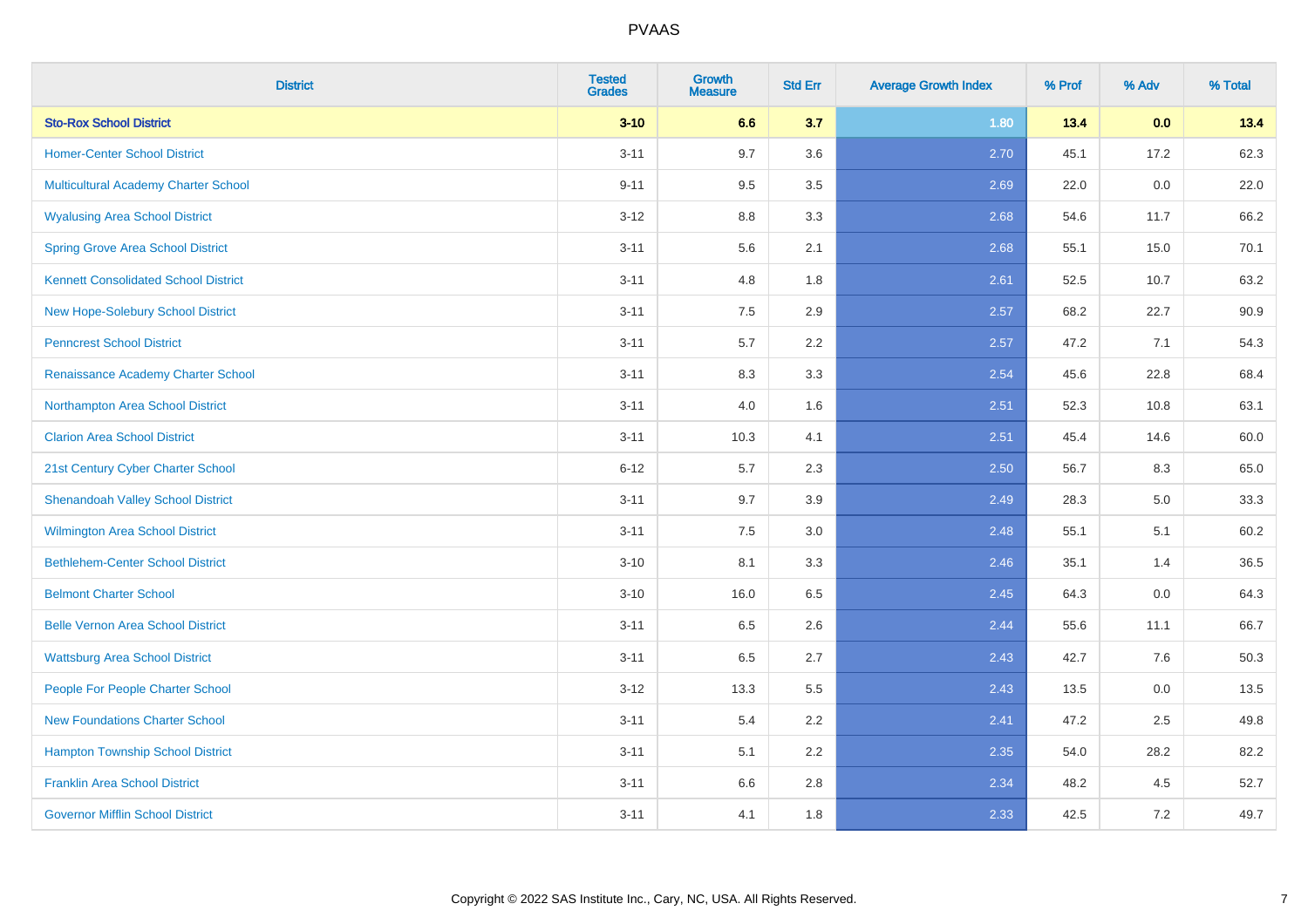| <b>District</b>                                        | <b>Tested</b><br><b>Grades</b> | <b>Growth</b><br><b>Measure</b> | <b>Std Err</b> | <b>Average Growth Index</b> | % Prof | % Adv | % Total |
|--------------------------------------------------------|--------------------------------|---------------------------------|----------------|-----------------------------|--------|-------|---------|
| <b>Sto-Rox School District</b>                         | $3 - 10$                       | 6.6                             | 3.7            | 1.80                        | 13.4   | 0.0   | 13.4    |
| <b>Collegium Charter School</b>                        | $3 - 10$                       | 5.9                             | 2.5            | 2.33                        | 38.1   | 7.9   | 46.0    |
| <b>Richland School District</b>                        | $3 - 11$                       | 6.7                             | 2.9            | 2.33                        | 62.2   | 19.2  | 81.4    |
| <b>Brookville Area School District</b>                 | $3 - 11$                       | 6.9                             | 3.0            | 2.30                        | 55.2   | 15.6  | 70.8    |
| <b>Wilson Area School District</b>                     | $3 - 11$                       | 6.0                             | 2.6            | 2.30                        | 48.7   | 8.5   | 57.2    |
| <b>Agora Cyber Charter School</b>                      | $3 - 11$                       | 5.8                             | 2.6            | 2.28                        | 42.8   | 6.6   | 49.4    |
| <b>Carbondale Area School District</b>                 | $3 - 10$                       | 7.4                             | 3.3            | 2.25                        | 56.6   | 2.6   | 59.2    |
| <b>Carlynton School District</b>                       | $3 - 11$                       | 7.3                             | 3.3            | 2.22                        | 41.0   | 10.5  | 51.6    |
| Lincoln Leadership Academy Charter School              | $3 - 12$                       | 14.2                            | 6.4            | 2.22                        | 23.5   | 0.0   | 23.5    |
| Pennsylvania Distance Learning Charter School          | $3 - 12$                       | 9.3                             | 4.2            | 2.22                        | 42.2   | 3.1   | 45.3    |
| <b>Allegheny Valley School District</b>                | $3 - 11$                       | 8.5                             | 3.9            | 2.17                        | 53.1   | 12.2  | 65.3    |
| Pennsylvania Leadership Charter School                 | $3 - 11$                       | 4.6                             | 2.2            | 2.13                        | 55.4   | 11.2  | 66.7    |
| Community Academy Of Philadelphia Charter School       | $3 - 11$                       | 5.8                             | 2.7            | 2.12                        | 26.7   | 0.9   | 27.6    |
| <b>Muhlenberg School District</b>                      | $3 - 10$                       | 4.0                             | 1.9            | 2.10                        | 34.2   | 2.6   | 36.8    |
| <b>Eastern Lancaster County School District</b>        | $3 - 12$                       | 4.5                             | 2.2            | 2.09                        | 46.3   | 11.4  | 57.6    |
| <b>Grove City Area School District</b>                 | $3 - 12$                       | 5.1                             | 2.4            | 2.09                        | 36.4   | 16.5  | 52.8    |
| <b>South Western School District</b>                   | $3 - 12$                       | 3.9                             | 1.9            | 2.08                        | 60.2   | 8.1   | 68.3    |
| <b>Keystone Oaks School District</b>                   | $3 - 11$                       | 5.5                             | 2.6            | 2.07                        | 53.2   | 12.1  | 65.4    |
| <b>Millcreek Township School District</b>              | $3 - 11$                       | 3.1                             | 1.5            | 2.06                        | 55.6   | 14.2  | 69.7    |
| <b>Coudersport Area School District</b>                | $3 - 11$                       | 7.7                             | 3.7            | 2.06                        | 55.7   | 8.2   | 63.9    |
| Dr Robert Ketterer Charter School Inc                  | $6 - 12$                       | 10.1                            | 5.0            | 2.04                        | 14.9   | 0.4   | 15.3    |
| <b>Chester Charter Scholars Academy Charter School</b> | $3 - 12$                       | 8.4                             | 4.1            | 2.03                        | 23.4   | 0.0   | 23.4    |
| <b>Blackhawk School District</b>                       | $3 - 11$                       | 4.7                             | 2.3            | 2.01                        | 55.8   | 8.8   | 64.6    |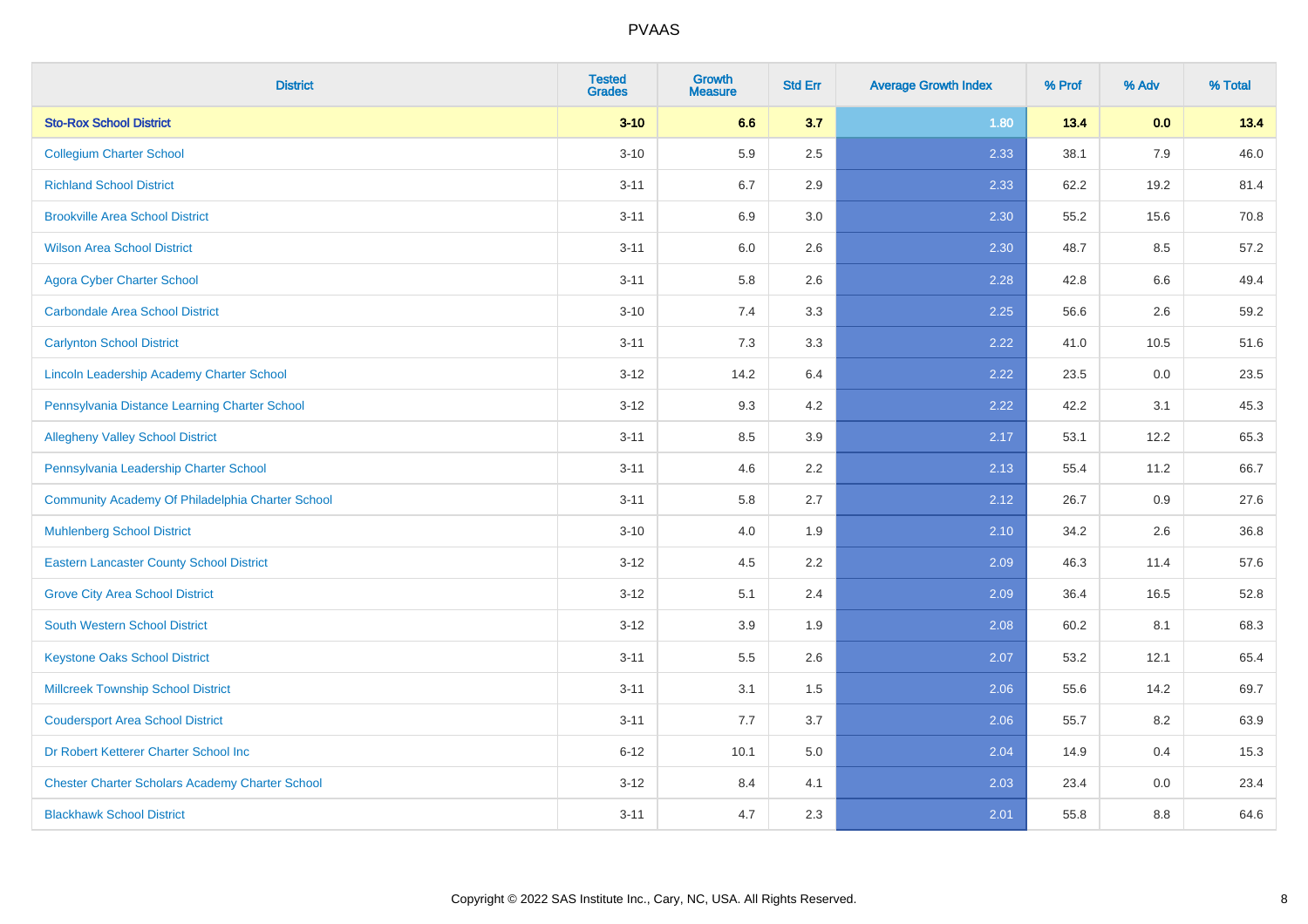| <b>District</b>                           | <b>Tested</b><br><b>Grades</b> | <b>Growth</b><br><b>Measure</b> | <b>Std Err</b> | <b>Average Growth Index</b> | % Prof | % Adv   | % Total |
|-------------------------------------------|--------------------------------|---------------------------------|----------------|-----------------------------|--------|---------|---------|
| <b>Sto-Rox School District</b>            | $3 - 10$                       | 6.6                             | 3.7            | 1.80                        | 13.4   | 0.0     | 13.4    |
| Altoona Area School District              | $3 - 12$                       | 3.3                             | 1.6            | 1.99                        | 47.7   | 8.2     | 55.9    |
| <b>Central Valley School District</b>     | $3 - 10$                       | 4.8                             | 2.4            | 1.98                        | 56.9   | 9.0     | 65.9    |
| <b>West Allegheny School District</b>     | $3 - 12$                       | 4.0                             | 2.1            | 1.96                        | 63.1   | 15.7    | 78.8    |
| <b>Pottsville Area School District</b>    | $3 - 12$                       | 4.4                             | 2.3            | 1.94                        | 44.8   | 5.4     | 50.2    |
| <b>Beaver Area School District</b>        | $3 - 10$                       | 4.7                             | 2.4            | 1.94                        | 57.4   | 16.8    | 74.2    |
| <b>Western Wayne School District</b>      | $3 - 11$                       | 5.6                             | 2.9            | 1.93                        | 41.3   | 17.4    | 58.7    |
| <b>Steel Valley School District</b>       | $3 - 11$                       | 6.5                             | 3.4            | 1.89                        | 50.7   | 5.6     | 56.3    |
| <b>Sharon City School District</b>        | $3 - 11$                       | 4.9                             | 2.6            | 1.87                        | 48.2   | 5.3     | 53.4    |
| <b>Uniontown Area School District</b>     | $3 - 11$                       | 6.0                             | 3.2            | 1.87                        | 62.4   | 5.9     | 68.2    |
| <b>Blacklick Valley School District</b>   | $3 - 11$                       | $8.0\,$                         | 4.3            | 1.85                        | 34.1   | 0.0     | 34.1    |
| <b>Monessen City School District</b>      | $3 - 10$                       | 8.3                             | 4.5            | 1.85                        | 42.9   | 2.9     | 45.7    |
| <b>Hanover Public School District</b>     | $3 - 11$                       | 5.2                             | 2.8            | 1.83                        | 52.2   | 14.4    | 66.7    |
| <b>Laurel Highlands School District</b>   | $3 - 11$                       | 4.3                             | 2.4            | 1.81                        | 44.9   | 9.6     | 54.5    |
| <b>Sto-Rox School District</b>            | $3 - 10$                       | 6.6                             | 3.7            | 1.80                        | 13.4   | 0.0     | 13.4    |
| York Academy Regional Charter School      | $3 - 11$                       | 9.0                             | 5.0            | 1.79                        | 55.2   | $0.0\,$ | 55.2    |
| <b>Salisbury Township School District</b> | $3 - 11$                       | 6.3                             | 3.6            | 1.77                        | 46.2   | 6.6     | 52.8    |
| <b>Bentworth School District</b>          | $3 - 11$                       | 5.7                             | 3.2            | 1.75                        | 44.2   | 19.5    | 63.6    |
| <b>Northgate School District</b>          | $3 - 11$                       | 6.3                             | 3.6            | 1.73                        | 53.3   | 16.7    | 70.0    |
| <b>Reach Cyber Charter School</b>         | $3 - 11$                       | 8.1                             | 4.7            | 1.72                        | 42.4   | 4.6     | 47.0    |
| <b>Oswayo Valley School District</b>      | $3 - 12$                       | 8.5                             | 5.0            | 1.68                        | 50.0   | 16.7    | 66.7    |
| <b>Central Bucks School District</b>      | $3 - 11$                       | 1.6                             | 0.9            | 1.66                        | 63.0   | 16.8    | 79.8    |
| Allegheny-Clarion Valley School District  | $3 - 10$                       | 7.8                             | 4.7            | 1.65                        | 53.3   | 3.3     | 56.7    |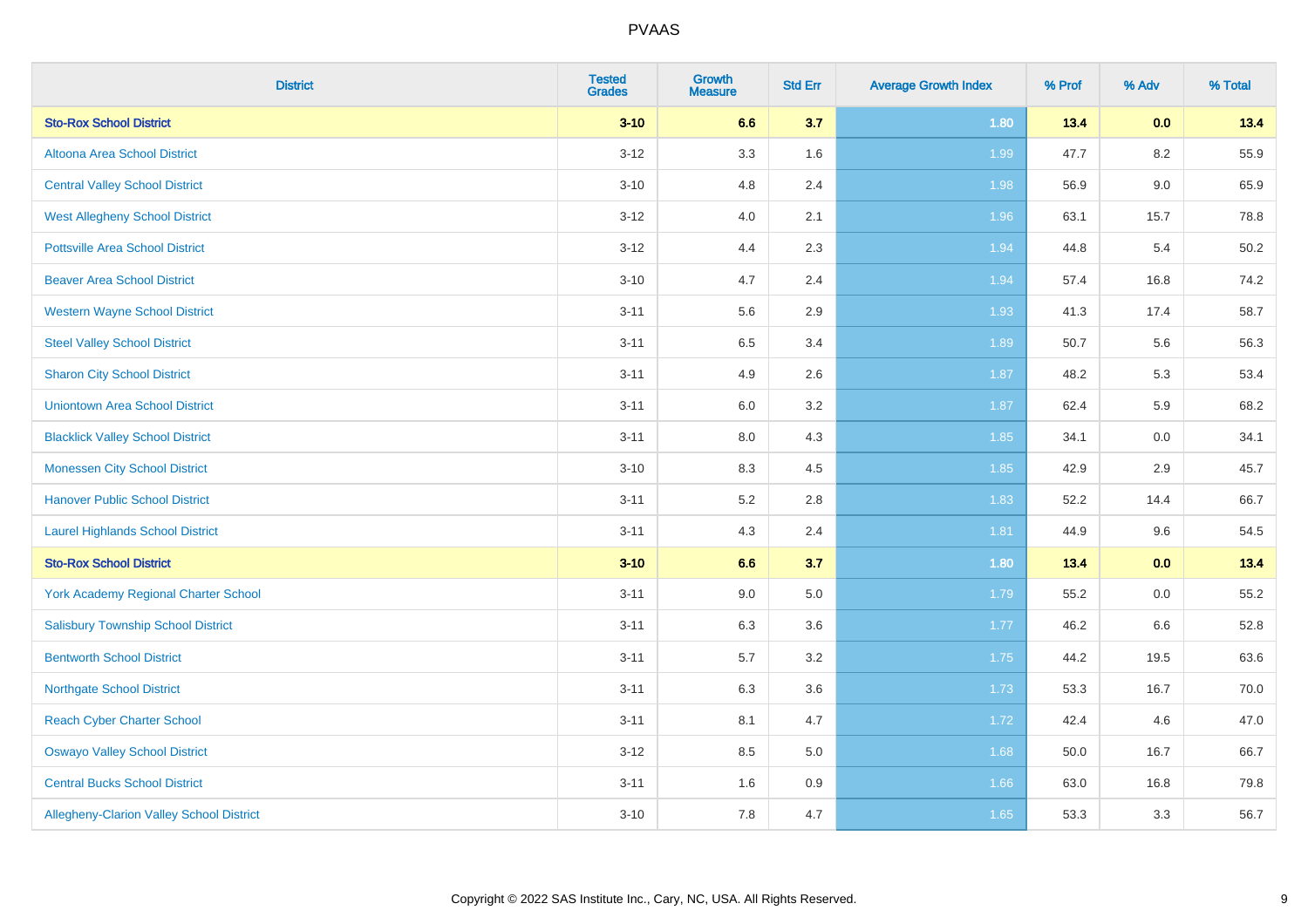| <b>District</b>                                    | <b>Tested</b><br><b>Grades</b> | <b>Growth</b><br><b>Measure</b> | <b>Std Err</b> | <b>Average Growth Index</b> | % Prof | % Adv   | % Total |
|----------------------------------------------------|--------------------------------|---------------------------------|----------------|-----------------------------|--------|---------|---------|
| <b>Sto-Rox School District</b>                     | $3 - 10$                       | 6.6                             | 3.7            | 1.80                        | 13.4   | 0.0     | 13.4    |
| <b>Conrad Weiser Area School District</b>          | $3 - 11$                       | 3.6                             | 2.2            | 1.63                        | 52.1   | 2.1     | 54.2    |
| Millersburg Area School District                   | $3 - 11$                       | 6.2                             | 3.8            | 1.63                        | 51.8   | 7.4     | 59.3    |
| <b>Esperanza Academy Charter School</b>            | $4 - 11$                       | 4.0                             | 2.5            | 1.61                        | 32.4   | 0.7     | 33.1    |
| <b>Hermitage School District</b>                   | $3 - 12$                       | 3.8                             | 2.4            | 1.60                        | 57.5   | 9.3     | 66.8    |
| <b>Pleasant Valley School District</b>             | $3 - 11$                       | 3.1                             | 2.0            | 1.57                        | 57.2   | 5.5     | 62.8    |
| <b>South Butler County School District</b>         | $3 - 10$                       | 3.9                             | 2.5            | 1.54                        | 53.1   | 16.6    | 69.7    |
| <b>Armstrong School District</b>                   | $3 - 11$                       | 2.6                             | 1.7            | 1.53                        | 51.5   | 6.1     | 57.6    |
| <b>Warrior Run School District</b>                 | $3 - 11$                       | 4.6                             | 3.0            | 1.51                        | 40.9   | 8.1     | 49.0    |
| <b>Burrell School District</b>                     | $3 - 11$                       | 4.5                             | 3.1            | 1.48                        | 58.5   | 13.8    | 72.3    |
| <b>Everett Area School District</b>                | $3 - 11$                       | 5.0                             | 3.4            | 1.47                        | 60.5   | 1.3     | 61.8    |
| <b>New Brighton Area School District</b>           | $3 - 11$                       | 4.6                             | 3.1            | 1.47                        | 60.9   | 5.8     | 66.7    |
| <b>Loyalsock Township School District</b>          | $3 - 12$                       | 4.2                             | 2.8            | 1.47                        | 54.3   | 2.1     | 56.4    |
| <b>Punxsutawney Area School District</b>           | $3 - 11$                       | 4.2                             | 2.9            | 1.45                        | 55.0   | 5.5     | 60.6    |
| <b>Towanda Area School District</b>                | $3 - 11$                       | 4.0                             | 2.8            | 1.44                        | 39.4   | $6.6\,$ | 46.0    |
| <b>Methacton School District</b>                   | $3 - 11$                       | 2.5                             | 1.7            | 1.43                        | 62.5   | 16.4    | 79.0    |
| <b>Lincoln Park Performing Arts Charter School</b> | $7 - 11$                       | 3.6                             | 2.5            | 1.42                        | 59.6   | 14.7    | 74.3    |
| <b>KIPP Dubois Charter School</b>                  | $9 - 10$                       | 4.7                             | 3.3            | 1.40                        | 31.0   | 1.4     | 32.4    |
| Capital Area School for the Arts Charter School    | $9 - 11$                       | 5.8                             | 4.1            | 1.39                        | 59.3   | 18.6    | 78.0    |
| <b>West York Area School District</b>              | $3 - 12$                       | 3.2                             | 2.3            | 1.38                        | 53.8   | 4.4     | 58.2    |
| <b>MaST Community Charter School II</b>            | $3 - 10$                       | 4.4                             | 3.2            | 1.37                        | 28.4   | 3.4     | 31.8    |
| <b>Pottsgrove School District</b>                  | $3 - 11$                       | 2.8                             | 2.0            | 1.35                        | 44.0   | 10.0    | 53.9    |
| Mastery Charter School - Shoemaker Campus          | $7 - 10$                       | 4.1                             | 3.0            | 1.34                        | 20.9   | 3.3     | 24.2    |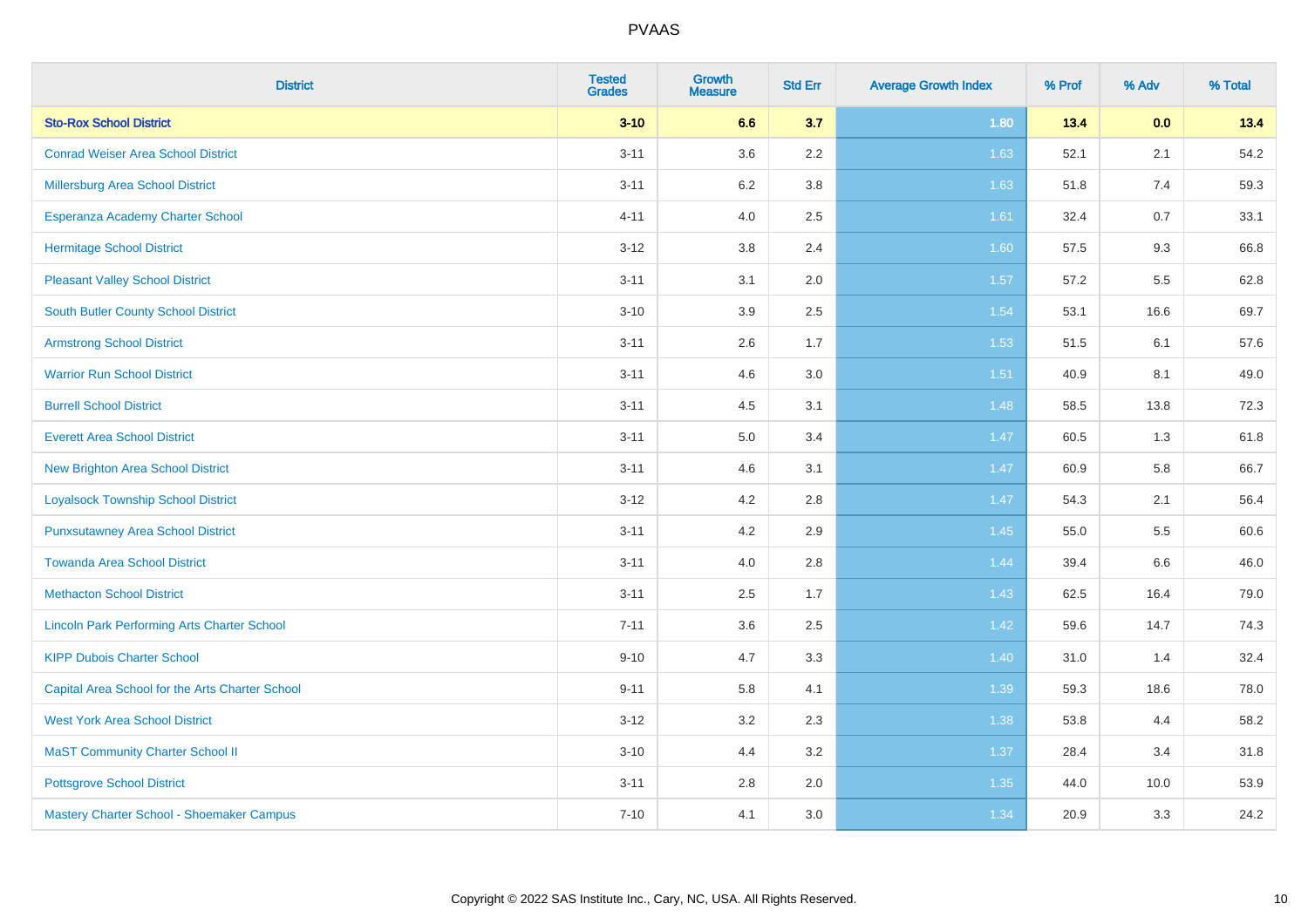| <b>District</b>                                | <b>Tested</b><br><b>Grades</b> | Growth<br><b>Measure</b> | <b>Std Err</b> | <b>Average Growth Index</b> | % Prof | % Adv | % Total |
|------------------------------------------------|--------------------------------|--------------------------|----------------|-----------------------------|--------|-------|---------|
| <b>Sto-Rox School District</b>                 | $3 - 10$                       | 6.6                      | 3.7            | 1.80                        | 13.4   | 0.0   | 13.4    |
| <b>Ligonier Valley School District</b>         | $3 - 11$                       | 4.2                      | 3.1            | 1.34                        | 59.1   | 10.3  | 69.5    |
| <b>Spring Cove School District</b>             | $3 - 11$                       | 3.4                      | 2.5            | 1.33                        | 47.8   | 12.7  | 60.4    |
| <b>Fairview School District</b>                | $3 - 11$                       | 3.4                      | 2.6            | 1.32                        | 57.2   | 17.6  | 74.8    |
| <b>Donegal School District</b>                 | $3 - 12$                       | 3.1                      | 2.4            | 1.29                        | 60.6   | 9.1   | 69.7    |
| <b>Line Mountain School District</b>           | $3 - 11$                       | 4.1                      | 3.2            | 1.27                        | 52.9   | 9.2   | 62.1    |
| <b>Woodland Hills School District</b>          | $3 - 12$                       | 3.2                      | 2.6            | 1.22                        | 31.4   | 3.6   | 35.0    |
| <b>Halifax Area School District</b>            | $3 - 11$                       | 4.7                      | 3.9            | 1.22                        | 61.5   | 9.6   | 71.2    |
| <b>Port Allegany School District</b>           | $3 - 11$                       | 4.4                      | 3.6            | 1.21                        | 28.1   | 9.4   | 37.5    |
| <b>Shanksville-Stonycreek School District</b>  | $3 - 10$                       | 7.0                      | 5.9            | 1.20                        | 64.7   | 17.6  | 82.4    |
| <b>Central Cambria School District</b>         | $3 - 11$                       | 3.0                      | 2.5            | 1.17                        | 56.2   | 9.7   | 66.0    |
| <b>Esperanza Cyber Charter School</b>          | $3 - 11$                       | 7.1                      | 6.1            | $1.16$                      | 9.1    | 0.0   | 9.1     |
| <b>Tidioute Community Charter School</b>       | $3 - 11$                       | 5.7                      | 5.1            | 1.11                        | 34.4   | 21.9  | 56.2    |
| Morrisville Borough School District            | $3 - 11$                       | 4.8                      | 4.3            | 1.10                        | 30.2   | 2.3   | 32.6    |
| Leechburg Area School District                 | $3 - 11$                       | 4.4                      | 4.0            | 1.09                        | 47.8   | 19.6  | 67.4    |
| Meyersdale Area School District                | $3 - 11$                       | 4.2                      | 4.0            | 1.07                        | 43.1   | 6.9   | 50.0    |
| <b>General Mclane School District</b>          | $3 - 11$                       | 3.1                      | 2.9            | 1.07                        | 62.3   | 4.9   | 67.2    |
| <b>Williamsport Area School District</b>       | $3 - 11$                       | 1.9                      | 1.8            | 1.04                        | 44.1   | 12.8  | 56.9    |
| <b>Franklin Regional School District</b>       | $3 - 11$                       | 2.0                      | 1.9            | 1.02                        | 66.7   | 15.5  | 82.1    |
| <b>Manheim Central School District</b>         | $3 - 11$                       | 2.1                      | 2.1            | $1.01$                      | 53.2   | 11.6  | 64.8    |
| <b>Tunkhannock Area School District</b>        | $3 - 11$                       | 2.3                      | 2.2            | 1.01                        | 44.9   | 9.6   | 54.6    |
| <b>Mastery Charter School - Pickett Campus</b> | $6 - 10$                       | 5.6                      | 5.7            | 1.00                        | 27.8   | 0.0   | 27.8    |
| Lehigh Career & Technical Institute            | $10 - 12$                      | 5.6                      | 5.6            | 0.99                        | 78.3   | 0.0   | 78.3    |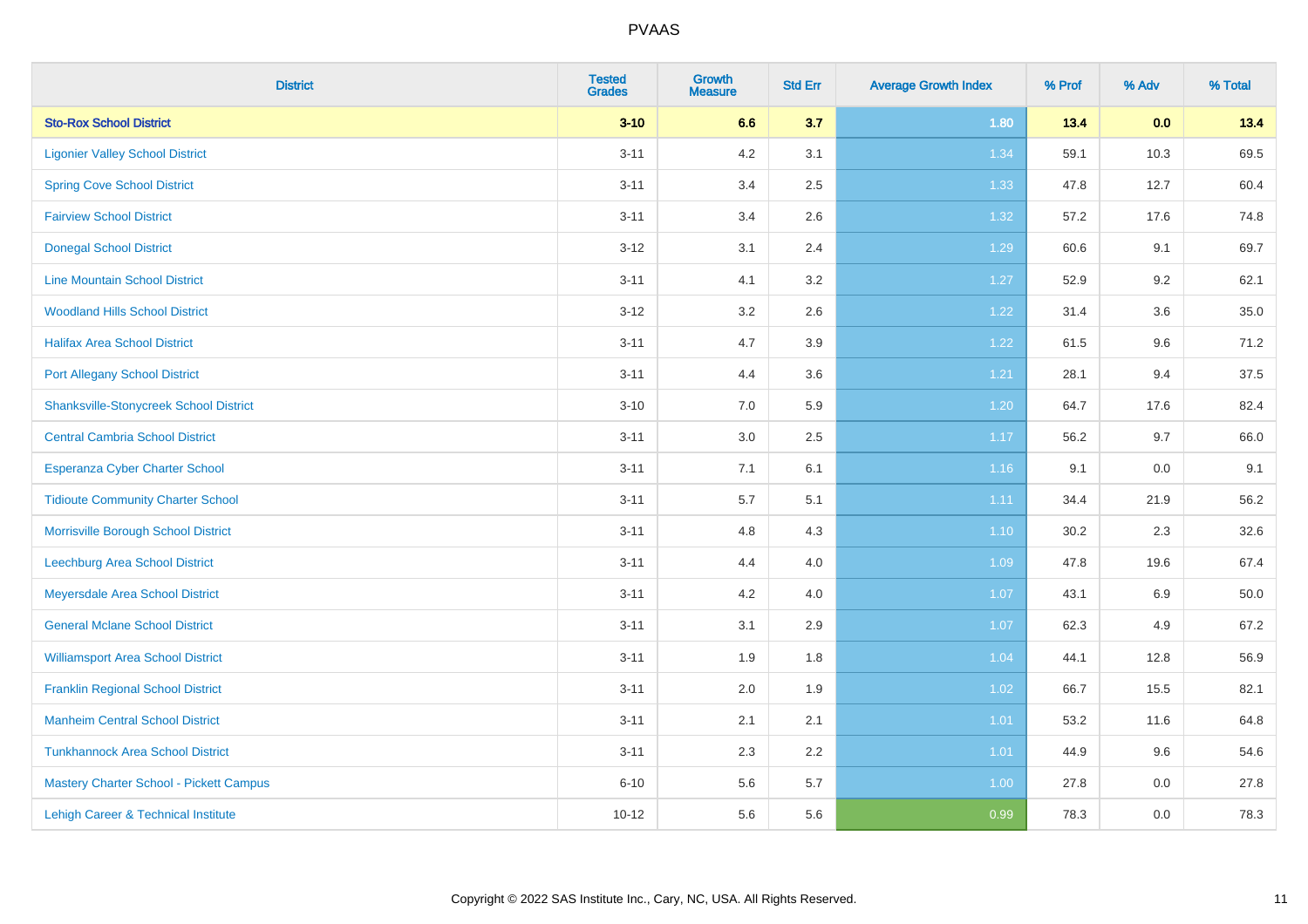| <b>District</b>                                | <b>Tested</b><br><b>Grades</b> | <b>Growth</b><br><b>Measure</b> | <b>Std Err</b> | <b>Average Growth Index</b> | % Prof | % Adv | % Total |
|------------------------------------------------|--------------------------------|---------------------------------|----------------|-----------------------------|--------|-------|---------|
| <b>Sto-Rox School District</b>                 | $3 - 10$                       | 6.6                             | 3.7            | 1.80                        | 13.4   | 0.0   | 13.4    |
| <b>Bensalem Township School District</b>       | $3 - 11$                       | 1.6                             | 1.6            | 0.98                        | 38.8   | 8.3   | 47.1    |
| <b>Hopewell Area School District</b>           | $3 - 11$                       | 2.6                             | 2.7            | 0.97                        | 58.4   | 4.0   | 62.4    |
| <b>Berlin Brothersvalley School District</b>   | $3 - 11$                       | 4.0                             | 4.2            | 0.96                        | 48.8   | 14.0  | 62.8    |
| <b>Clairton City School District</b>           | $3 - 11$                       | 3.5                             | 3.7            | 0.95                        | 13.4   | 0.0   | 13.4    |
| <b>Lower Moreland Township School District</b> | $3 - 11$                       | 2.0                             | 2.2            | 0.95                        | 62.8   | 17.0  | 79.8    |
| <b>Baldwin-Whitehall School District</b>       | $3 - 11$                       | 1.8                             | 1.9            | 0.94                        | 58.6   | 8.6   | 67.1    |
| <b>Keystone School District</b>                | $3 - 11$                       | 3.1                             | 3.3            | 0.94                        | 50.6   | 6.5   | 57.1    |
| <b>Bedford Area School District</b>            | $3 - 11$                       | 2.5                             | 2.6            | 0.93                        | 48.5   | 10.0  | 58.5    |
| Northwestern Lehigh School District            | $3 - 11$                       | 2.2                             | 2.3            | 0.93                        | 53.3   | 9.7   | 63.0    |
| West Jefferson Hills School District           | $3 - 11$                       | 1.8                             | 2.1            | 0.88                        | 55.7   | 20.8  | 76.4    |
| South Fayette Township School District         | $3 - 11$                       | 1.7                             | 2.0            | 0.88                        | 61.0   | 26.5  | 87.6    |
| <b>North Clarion County School District</b>    | $3 - 12$                       | 3.7                             | 4.3            | 0.85                        | 67.5   | 15.0  | 82.5    |
| <b>Marple Newtown School District</b>          | $3 - 11$                       | 2.0                             | 2.4            | 0.81                        | 57.6   | 12.8  | 70.4    |
| <b>Mcguffey School District</b>                | $3 - 11$                       | 2.1                             | 2.6            | 0.81                        | 57.7   | 3.1   | 60.8    |
| <b>Camp Hill School District</b>               | $3 - 12$                       | 2.3                             | 3.0            | 0.78                        | 53.6   | 17.5  | 71.1    |
| Urban Pathways 6-12 Charter School             | $6 - 11$                       | 4.8                             | 6.4            | 0.75                        | 28.6   | 0.0   | 28.6    |
| Southeastern Greene School District            | $3 - 10$                       | 3.3                             | 4.6            | $\overline{0.72}$           | 57.6   | 6.1   | 63.6    |
| <b>Harmony Area School District</b>            | $3 - 10$                       | 4.5                             | 6.3            | 0.72                        | 33.3   | 13.3  | 46.7    |
| <b>Athens Area School District</b>             | $3 - 11$                       | 1.6                             | 2.5            | 0.64                        | 46.9   | 7.6   | 54.5    |
| <b>United School District</b>                  | $3 - 11$                       | 2.1                             | 3.4            | 0.63                        | 60.3   | 6.6   | 66.9    |
| <b>Laurel School District</b>                  | $3 - 11$                       | 1.8                             | 3.1            | 0.59                        | 70.1   | 2.3   | 72.4    |
| <b>Commodore Perry School District</b>         | $3 - 11$                       | 3.2                             | 5.5            | 0.58                        | 58.3   | 0.0   | 58.3    |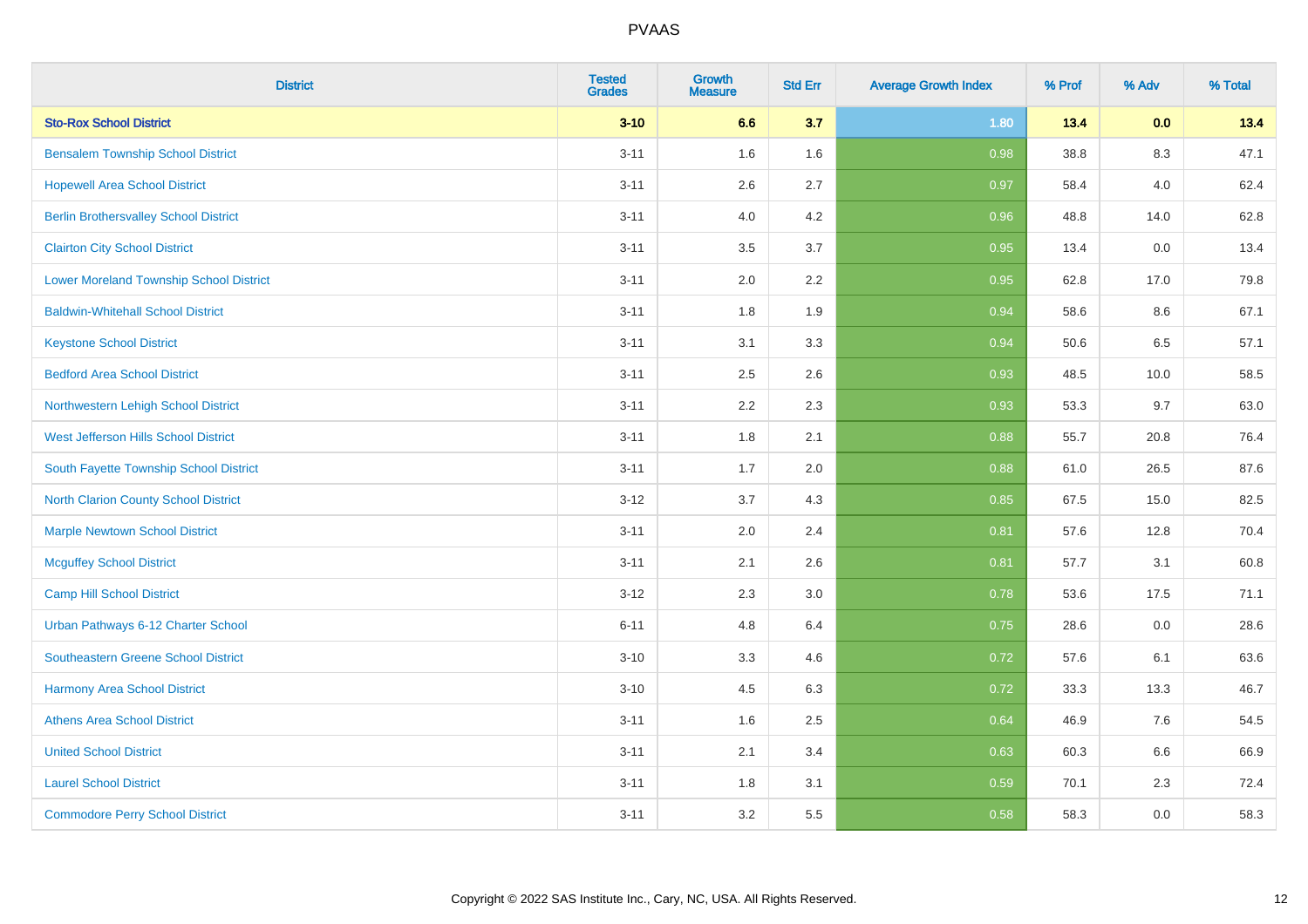| <b>District</b>                               | <b>Tested</b><br><b>Grades</b> | <b>Growth</b><br><b>Measure</b> | <b>Std Err</b> | <b>Average Growth Index</b> | % Prof | % Adv | % Total |
|-----------------------------------------------|--------------------------------|---------------------------------|----------------|-----------------------------|--------|-------|---------|
| <b>Sto-Rox School District</b>                | $3 - 10$                       | 6.6                             | 3.7            | 1.80                        | 13.4   | 0.0   | 13.4    |
| <b>Forbes Road School District</b>            | $3 - 11$                       | 2.8                             | 5.1            | 0.56                        | 41.4   | 10.3  | 51.7    |
| <b>Schuylkill Valley School District</b>      | $3 - 11$                       | 1.4                             | 2.5            | 0.56                        | 55.1   | 10.2  | 65.3    |
| <b>Union School District</b>                  | $3-12$                         | 2.3                             | 4.2            | 0.54                        | 32.6   | 7.0   | 39.5    |
| <b>Radnor Township School District</b>        | $3 - 12$                       | 1.0                             | 2.1            | 0.50                        | 65.0   | 23.2  | 88.2    |
| <b>Hanover Area School District</b>           | $3 - 11$                       | 2.2                             | 4.6            | 0.48                        | 42.9   | 5.7   | 48.6    |
| <b>Purchase Line School District</b>          | $3 - 12$                       | 1.7                             | 3.5            | 0.47                        | 43.1   | 5.4   | 48.5    |
| <b>Upper Adams School District</b>            | $3 - 11$                       | 1.3                             | 2.9            | 0.47                        | 55.2   | 8.6   | 63.8    |
| <b>Roberto Clemente Charter School</b>        | $3-12$                         | 2.2                             | 4.9            | 0.45                        | 27.5   | 5.0   | 32.5    |
| <b>Union Area School District</b>             | $3 - 11$                       | 1.9                             | 4.3            | 0.44                        | 61.5   | 0.0   | 61.5    |
| Mastery Charter High School-Lenfest Campus    | $7 - 11$                       | 2.5                             | 5.7            | $\boxed{0.43}$              | 40.0   | 0.0   | 40.0    |
| <b>Galeton Area School District</b>           | $3 - 11$                       | 2.2                             | 5.3            | 0.42                        | 41.3   | 4.4   | 45.6    |
| <b>Newport School District</b>                | $3 - 12$                       | 1.4                             | 3.5            | 0.41                        | 51.5   | 10.3  | 61.8    |
| <b>Tussey Mountain School District</b>        | $3 - 12$                       | 1.5                             | 3.7            | 0.40                        | 38.6   | 1.8   | 40.4    |
| <b>South Eastern School District</b>          | $3 - 11$                       | 0.9                             | 2.4            | 0.39                        | 54.8   | 6.6   | 61.4    |
| <b>Gateway School District</b>                | $3 - 11$                       | 0.8                             | 2.2            | 0.38                        | 52.1   | 13.8  | 65.9    |
| <b>Wallingford-Swarthmore School District</b> | $3 - 10$                       | 0.9                             | 2.4            | 0.38                        | 64.4   | 22.7  | 87.1    |
| <b>Lakeland School District</b>               | $3 - 11$                       | 1.1                             | 2.8            | 0.38                        | 48.6   | 3.7   | 52.3    |
| <b>Lower Dauphin School District</b>          | $3 - 11$                       | 0.6                             | 1.9            | 0.33                        | 49.2   | 12.6  | 61.8    |
| <b>Wyomissing Area School District</b>        | $3 - 12$                       | $0.8\,$                         | 2.6            | 0.33                        | 55.7   | 17.6  | 73.3    |
| <b>Mastery Charter School - Thomas Campus</b> | $3 - 10$                       | 2.1                             | 6.2            | 0.33                        | 28.6   | 0.0   | 28.6    |
| Lehigh Valley Academy Regional Charter School | $3 - 11$                       | 0.7                             | 2.3            | 0.32                        | 46.3   | 5.0   | 51.4    |
| <b>Greater Latrobe School District</b>        | $3 - 11$                       | 0.6                             | 1.9            | 0.31                        | 55.5   | 14.1  | 69.5    |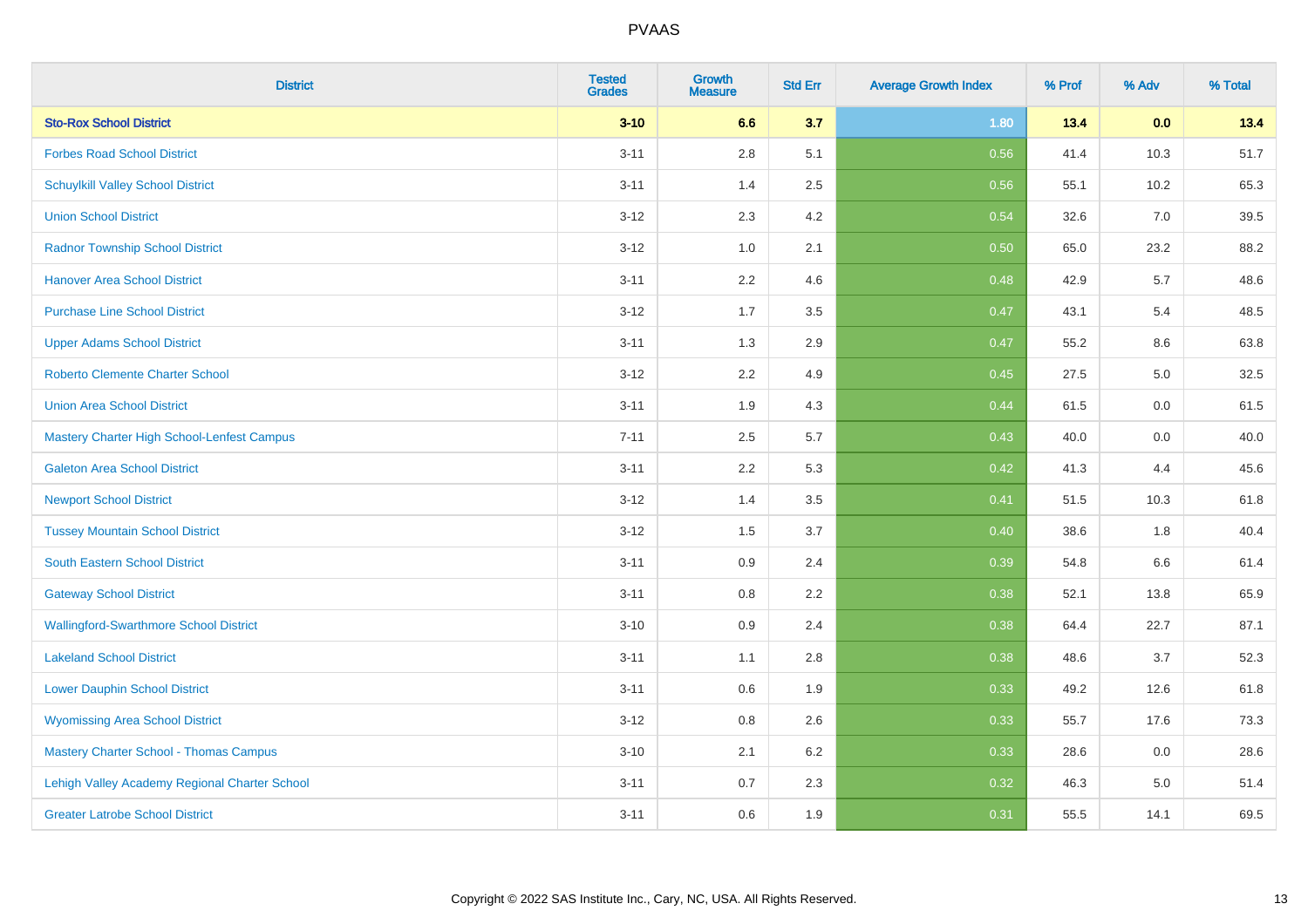| <b>District</b>                          | <b>Tested</b><br><b>Grades</b> | <b>Growth</b><br><b>Measure</b> | <b>Std Err</b> | <b>Average Growth Index</b> | % Prof | % Adv   | % Total |
|------------------------------------------|--------------------------------|---------------------------------|----------------|-----------------------------|--------|---------|---------|
| <b>Sto-Rox School District</b>           | $3 - 10$                       | 6.6                             | 3.7            | 1.80                        | 13.4   | 0.0     | 13.4    |
| <b>Greenville Area School District</b>   | $3 - 11$                       | 0.7                             | 2.9            | 0.26                        | 53.4   | 6.9     | 60.3    |
| <b>Bloomsburg Area School District</b>   | $3 - 10$                       | 0.7                             | 3.0            | 0.23                        | 55.9   | 11.8    | 67.6    |
| <b>Jersey Shore Area School District</b> | $3 - 11$                       | 0.5                             | 2.6            | 0.21                        | 47.1   | 9.2     | 56.2    |
| <b>Reynolds School District</b>          | $3 - 10$                       | 0.5                             | 3.4            | 0.16                        | 52.1   | 7.0     | 59.2    |
| <b>Brockway Area School District</b>     | $3 - 11$                       | 0.6                             | 3.6            | 0.16                        | 49.2   | 7.7     | 56.9    |
| Northern Lebanon School District         | $3 - 11$                       | 0.4                             | 2.5            | 0.15                        | 28.0   | 3.0     | 31.0    |
| <b>Danville Area School District</b>     | $3 - 11$                       | 0.4                             | 2.6            | 0.15                        | 57.4   | 18.4    | 75.7    |
| <b>Smethport Area School District</b>    | $3 - 12$                       | 0.6                             | 3.9            | 0.15                        | 37.0   | 1.8     | 38.9    |
| Insight PA Cyber Charter School          | $3 - 11$                       | 0.7                             | 5.7            | 0.12                        | 50.0   | 4.8     | 54.8    |
| <b>Hempfield School District</b>         | $3 - 11$                       | 0.1                             | 1.4            | 0.08                        | 58.2   | 9.9     | 68.2    |
| <b>West Branch Area School District</b>  | $3 - 11$                       | 0.2                             | 3.8            | 0.05                        | 47.2   | 1.9     | 49.1    |
| East Stroudsburg Area School District    | $3 - 11$                       | 0.1                             | 1.6            | 0.05                        | 45.8   | $7.8\,$ | 53.6    |
| <b>Wilkes-Barre Area School District</b> | $3 - 11$                       | 0.1                             | 3.2            | 0.02                        | 35.5   | 5.4     | 40.9    |
| <b>Susquenita School District</b>        | $3 - 11$                       | $-0.1$                          | 2.8            | $-0.01$                     | 47.7   | 10.1    | 57.8    |
| <b>Penn Cambria School District</b>      | $3 - 11$                       | $-0.0$                          | 2.7            | $-0.01$                     | 61.5   | 7.7     | 69.2    |
| <b>Kutztown Area School District</b>     | $3 - 12$                       | $-0.2$                          | 3.2            | $-0.05$                     | 55.4   | 13.3    | 68.7    |
| <b>Avella Area School District</b>       | $3 - 12$                       | $-0.3$                          | 4.7            | $-0.05$                     | 49.3   | 14.5    | 63.8    |
| <b>Mercer Area School District</b>       | $3 - 11$                       | $-0.2$                          | 3.3            | $-0.06$                     | 56.0   | 8.0     | 64.0    |
| <b>Warren County School District</b>     | $3 - 11$                       | $-0.1$                          | 1.8            | $-0.06$                     | 37.2   | 5.3     | 42.6    |
| <b>Chester-Upland School District</b>    | $3 - 11$                       | $-0.3$                          | 2.7            | $-0.09$                     | 13.8   | 0.8     | 14.6    |
| New Kensington-Arnold School District    | $3 - 11$                       | $-0.4$                          | 3.8            | $-0.10$                     | 40.7   | 3.7     | 44.4    |
| <b>Blue Ridge School District</b>        | $3 - 11$                       | $-0.5$                          | 3.6            | $-0.12$                     | 44.6   | 3.1     | 47.7    |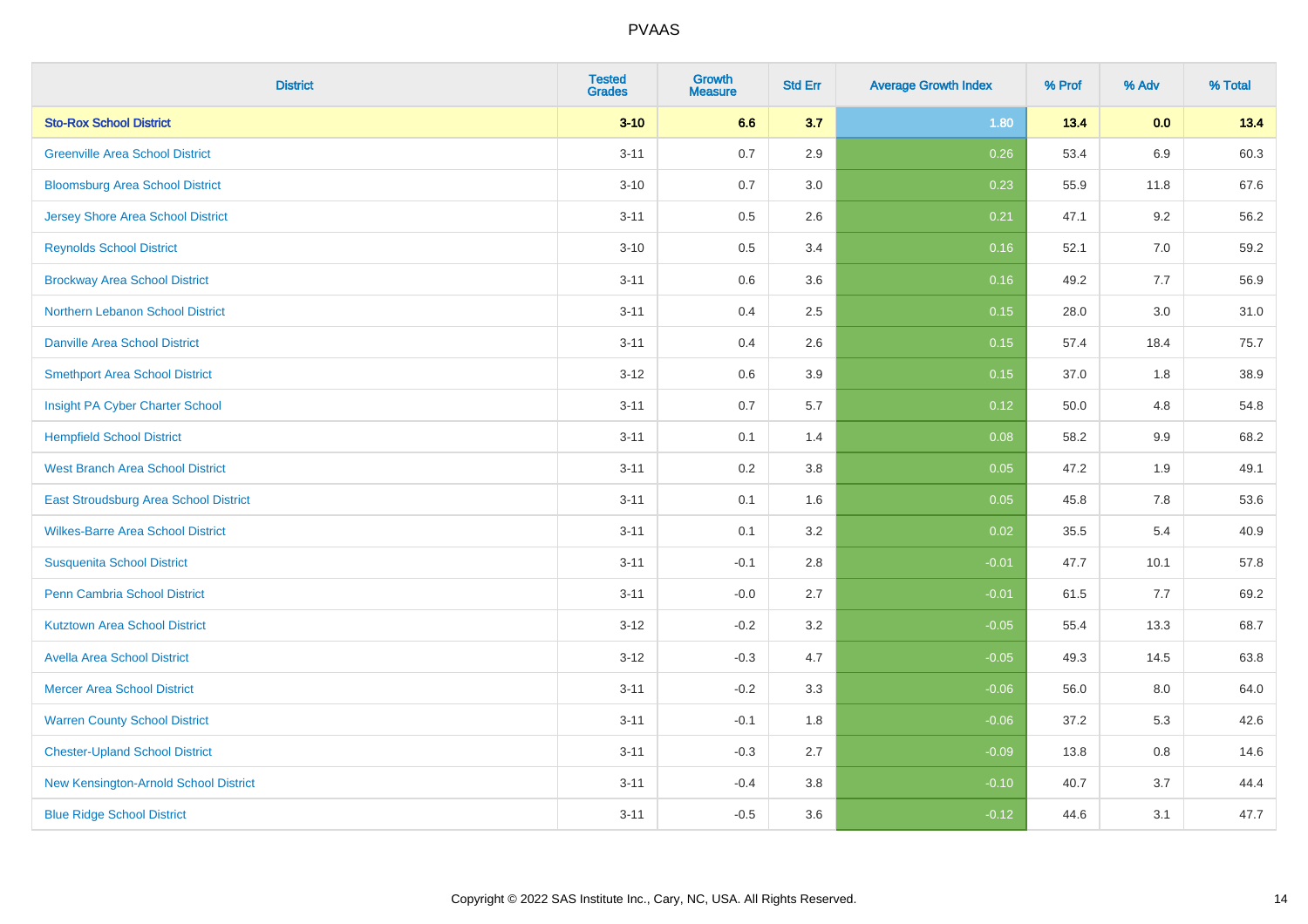| <b>District</b>                                    | <b>Tested</b><br><b>Grades</b> | <b>Growth</b><br><b>Measure</b> | <b>Std Err</b> | <b>Average Growth Index</b> | % Prof | % Adv | % Total |
|----------------------------------------------------|--------------------------------|---------------------------------|----------------|-----------------------------|--------|-------|---------|
| <b>Sto-Rox School District</b>                     | $3 - 10$                       | 6.6                             | 3.7            | 1.80                        | 13.4   | 0.0   | 13.4    |
| <b>Central Fulton School District</b>              | $3 - 11$                       | $-0.5$                          | 3.5            | $-0.14$                     | 51.4   | 8.6   | 60.0    |
| <b>Otto-Eldred School District</b>                 | $3 - 11$                       | $-0.7$                          | 4.2            | $-0.15$                     | 56.2   | 6.2   | 62.5    |
| <b>Oley Valley School District</b>                 | $3 - 11$                       | $-0.4$                          | 2.8            | $-0.15$                     | 43.1   | 12.9  | 56.0    |
| Philadelphia Electrical & Tech Charter High School | $10 - 10$                      | $-0.5$                          | 2.9            | $-0.15$                     | 8.8    | 0.0   | 8.8     |
| <b>Bellefonte Area School District</b>             | $3 - 11$                       | $-0.4$                          | 2.2            | $-0.17$                     | 47.6   | 10.6  | 58.2    |
| Southern Lehigh School District                    | $3 - 11$                       | $-0.4$                          | 2.3            | $-0.17$                     | 66.1   | 11.9  | 78.0    |
| <b>Crestwood School District</b>                   | $3 - 11$                       | $-0.4$                          | 2.4            | $-0.17$                     | 57.4   | 17.0  | 74.4    |
| <b>Achievement House Charter School</b>            | $7 - 11$                       | $-0.7$                          | 4.0            | $-0.17$                     | 32.5   | 2.6   | 35.1    |
| <b>Millville Area School District</b>              | $3 - 12$                       | $-0.9$                          | 4.7            | $-0.18$                     | 51.4   | 5.4   | 56.8    |
| <b>Mount Carmel Area School District</b>           | $3 - 11$                       | $-0.6$                          | 3.1            | $-0.18$                     | 45.3   | 2.1   | 47.4    |
| <b>Westinghouse Arts Academy Charter School</b>    | $9 - 10$                       | $-0.7$                          | 3.6            | $-0.19$                     | 59.2   | 8.4   | 67.6    |
| <b>Panther Valley School District</b>              | $3-12$                         | $-0.6$                          | 3.3            | $-0.19$                     | 47.9   | 4.3   | 52.1    |
| <b>Harrisburg City School District</b>             | $3 - 11$                       | $-0.4$                          | 2.1            | $-0.19$                     | 15.1   | 0.4   | 15.5    |
| <b>Girard School District</b>                      | $3 - 11$                       | $-0.6$                          | 2.7            | $-0.22$                     | 53.9   | 15.6  | 69.6    |
| <b>Lakeview School District</b>                    | $3 - 11$                       | $-0.9$                          | 3.7            | $-0.24$                     | 60.3   | 3.2   | 63.5    |
| <b>Glendale School District</b>                    | $3 - 10$                       | $-0.9$                          | 3.7            | $-0.24$                     | 50.0   | 5.4   | 55.4    |
| <b>Penn Manor School District</b>                  | $3 - 11$                       | $-0.4$                          | 1.6            | $-0.25$                     | 51.9   | 12.6  | 64.5    |
| <b>Tuscarora School District</b>                   | $3 - 11$                       | $-0.6$                          | 2.3            | $-0.27$                     | 45.1   | 8.1   | 53.2    |
| <b>Cornell School District</b>                     | $3 - 11$                       | $-1.6$                          | 5.0            | $-0.32$                     | 33.8   | 1.5   | 35.4    |
| <b>Albert Gallatin Area School District</b>        | $3 - 11$                       | $-0.8$                          | 2.4            | $-0.32$                     | 54.5   | 10.0  | 64.6    |
| Hope For Hyndman Charter School                    | $3 - 11$                       | $-2.0$                          | 6.1            | $-0.32$                     | 33.3   | 0.0   | 33.3    |
| <b>Palmerton Area School District</b>              | $3 - 11$                       | $-1.2$                          | 3.0            | $-0.39$                     | 57.4   | 5.0   | 62.4    |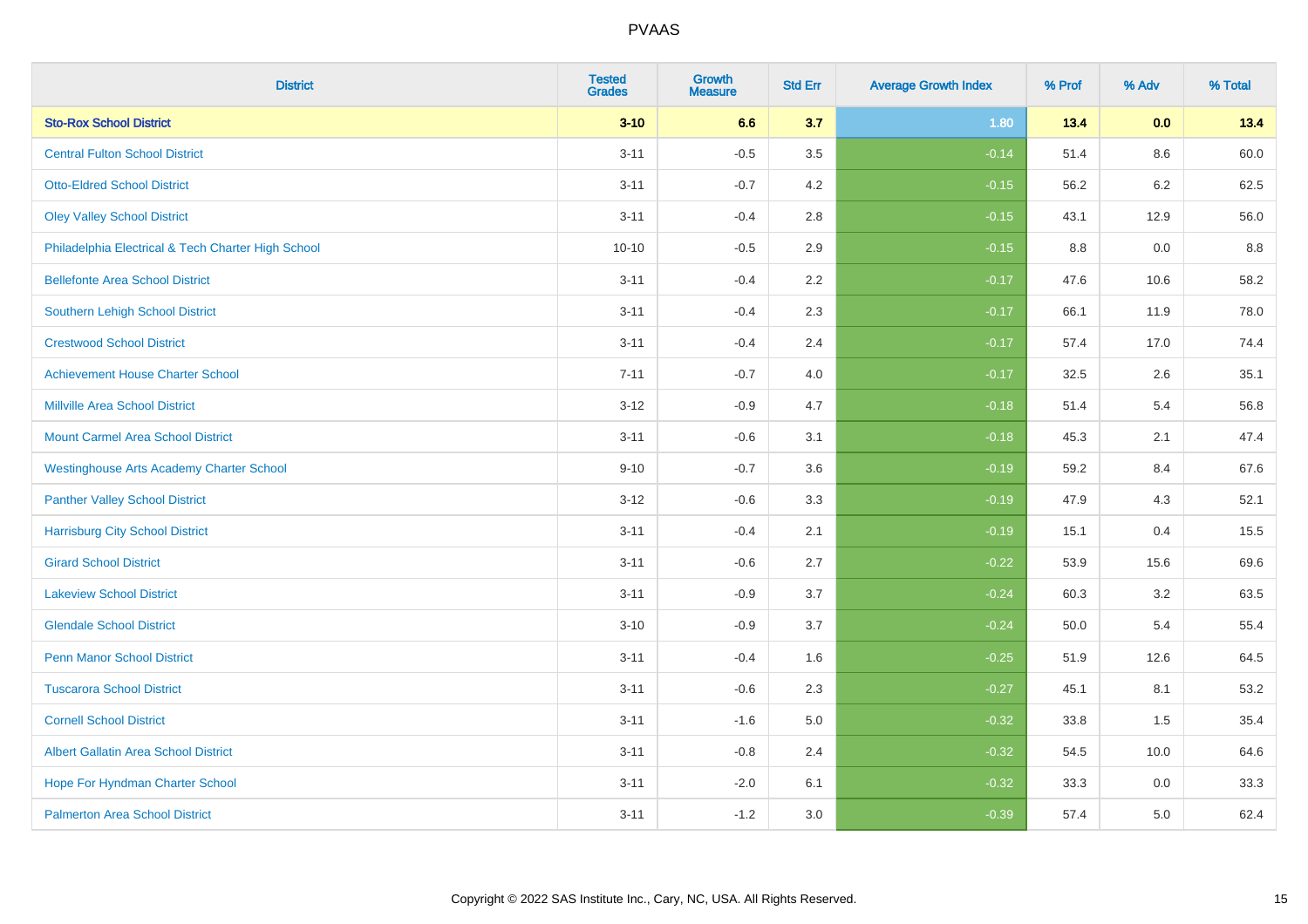| <b>District</b>                                         | <b>Tested</b><br><b>Grades</b> | <b>Growth</b><br><b>Measure</b> | <b>Std Err</b> | <b>Average Growth Index</b> | % Prof | % Adv   | % Total |
|---------------------------------------------------------|--------------------------------|---------------------------------|----------------|-----------------------------|--------|---------|---------|
| <b>Sto-Rox School District</b>                          | $3 - 10$                       | 6.6                             | 3.7            | 1.80                        | 13.4   | 0.0     | 13.4    |
| <b>Bellwood-Antis School District</b>                   | $3 - 10$                       | $-1.2$                          | 3.2            | $-0.39$                     | 55.1   | 10.1    | 65.2    |
| <b>Sharpsville Area School District</b>                 | $3 - 11$                       | $-1.4$                          | 3.5            | $-0.40$                     | 55.2   | 13.4    | 68.7    |
| North Schuylkill School District                        | $3 - 11$                       | $-1.0$                          | 2.4            | $-0.42$                     | 41.8   | 5.1     | 46.8    |
| <b>Bangor Area School District</b>                      | $3 - 12$                       | $-0.9$                          | 2.0            | $-0.43$                     | 44.3   | 4.7     | 49.0    |
| <b>Shaler Area School District</b>                      | $3 - 11$                       | $-0.8$                          | 1.9            | $-0.43$                     | 49.1   | 9.6     | 58.7    |
| <b>Conewago Valley School District</b>                  | $3 - 12$                       | $-0.9$                          | 2.0            | $-0.45$                     | 51.7   | 9.6     | 61.3    |
| <b>Elizabethtown Area School District</b>               | $3 - 12$                       | $-0.9$                          | 1.9            | $-0.47$                     | 50.0   | 11.2    | 61.2    |
| Center For Student Learning Charter School At Pennsbury | $6 - 12$                       | $-2.9$                          | 6.1            | $-0.47$                     | 42.9   | 0.0     | 42.9    |
| South Side Area School District                         | $3 - 11$                       | $-1.6$                          | 3.3            | $-0.48$                     | 50.0   | 6.8     | 56.8    |
| <b>Wyoming Area School District</b>                     | $3 - 10$                       | $-1.3$                          | 2.6            | $-0.50$                     | 53.8   | 10.8    | 64.6    |
| <b>Canon-Mcmillan School District</b>                   | $3 - 11$                       | $-0.8$                          | 1.6            | $-0.50$                     | 58.7   | 15.9    | 74.6    |
| <b>Central Greene School District</b>                   | $3 - 11$                       | $-1.6$                          | 2.8            | $-0.55$                     | 54.2   | $2.8\,$ | 57.0    |
| <b>Mid Valley School District</b>                       | $3 - 10$                       | $-1.7$                          | 3.0            | $-0.55$                     | 45.1   | 7.8     | 52.9    |
| <b>Manheim Township School District</b>                 | $3 - 12$                       | $-0.9$                          | 1.6            | $-0.58$                     | 53.2   | 15.5    | 68.7    |
| <b>Clarion-Limestone Area School District</b>           | $3 - 12$                       | $-2.5$                          | 4.1            | $-0.60$                     | 56.8   | $6.8\,$ | 63.6    |
| <b>Burgettstown Area School District</b>                | $3 - 11$                       | $-2.1$                          | 3.4            | $-0.62$                     | 50.0   | 1.4     | 51.4    |
| <b>Susquehanna Community School District</b>            | $3 - 11$                       | $-2.8$                          | 4.2            | $-0.66$                     | 49.4   | 6.9     | 56.3    |
| <b>Fannett-Metal School District</b>                    | $3 - 11$                       | $-3.4$                          | 5.1            | $-0.67$                     | 38.7   | 8.1     | 46.8    |
| <b>Cheltenham School District</b>                       | $3 - 11$                       | $-1.4$                          | 2.1            | $-0.67$                     | 46.1   | 10.0    | 56.1    |
| <b>North Pocono School District</b>                     | $3 - 11$                       | $-2.3$                          | 3.4            | $-0.68$                     | 52.0   | 16.4    | 68.5    |
| Mt Lebanon School District                              | $3 - 11$                       | $-1.0$                          | 1.5            | $-0.70$                     | 61.9   | 24.0    | 85.9    |
| <b>Lehighton Area School District</b>                   | $3 - 11$                       | $-1.6$                          | 2.3            | $-0.70$                     | 51.1   | 5.6     | 56.7    |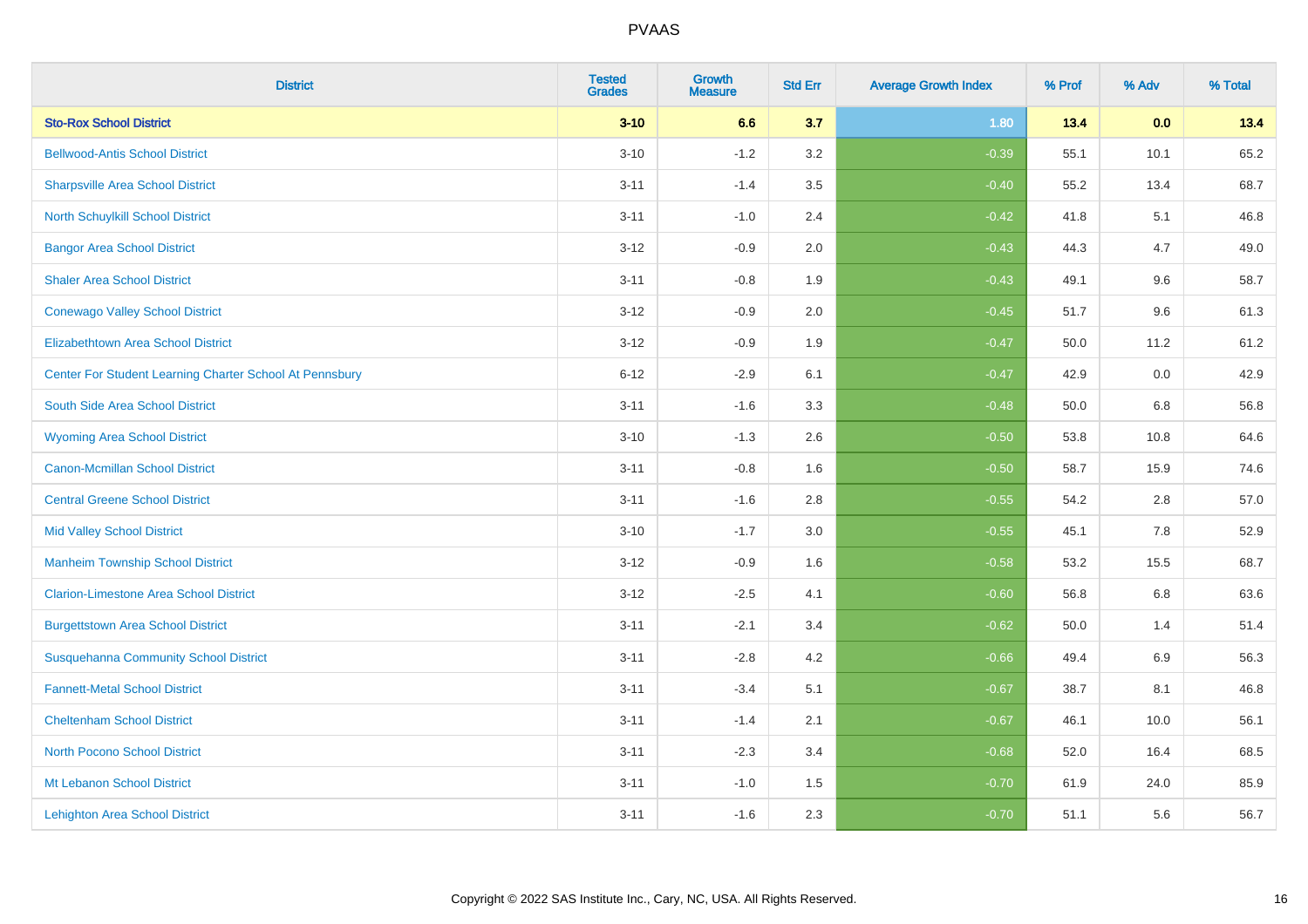| <b>District</b>                               | <b>Tested</b><br><b>Grades</b> | <b>Growth</b><br><b>Measure</b> | <b>Std Err</b> | <b>Average Growth Index</b> | % Prof | % Adv | % Total |
|-----------------------------------------------|--------------------------------|---------------------------------|----------------|-----------------------------|--------|-------|---------|
| <b>Sto-Rox School District</b>                | $3 - 10$                       | 6.6                             | 3.7            | 1.80                        | 13.4   | 0.0   | 13.4    |
| Huntingdon Area School District               | $3 - 11$                       | $-2.0$                          | 2.7            | $-0.72$                     | 36.8   | 10.3  | 47.0    |
| <b>Bald Eagle Area School District</b>        | $3 - 11$                       | $-2.1$                          | 2.7            | $-0.75$                     | 48.4   | 9.4   | 57.7    |
| <b>Turkeyfoot Valley Area School District</b> | $3 - 12$                       | $-4.3$                          | 5.6            | $-0.76$                     | 22.0   | 5.1   | 27.1    |
| <b>Gillingham Charter School</b>              | $3 - 11$                       | $-4.4$                          | 5.6            | $-0.77$                     | 20.8   | 8.3   | 29.2    |
| <b>Conemaugh Valley School District</b>       | $3 - 12$                       | $-3.2$                          | 4.1            | $-0.78$                     | 48.2   | 5.6   | 53.7    |
| <b>Northeast Bradford School District</b>     | $3 - 10$                       | $-3.1$                          | 4.0            | $-0.78$                     | 33.9   | 3.4   | 37.3    |
| <b>Shenango Area School District</b>          | $3 - 11$                       | $-2.6$                          | 3.3            | $-0.79$                     | 50.6   | 13.9  | 64.6    |
| <b>Lebanon School District</b>                | $3 - 11$                       | $-1.6$                          | 1.9            | $-0.80$                     | 24.4   | 2.6   | 27.0    |
| <b>Forest Area School District</b>            | $3 - 11$                       | $-4.4$                          | 5.4            | $-0.81$                     | 36.2   | 2.1   | 38.3    |
| <b>Chartiers Valley School District</b>       | $3 - 11$                       | $-1.7$                          | 2.0            | $-0.81$                     | 54.7   | 8.4   | 63.1    |
| <b>Phoenixville Area School District</b>      | $3 - 11$                       | $-1.7$                          | 2.1            | $-0.83$                     | 59.9   | 10.6  | 70.5    |
| <b>Charleroi School District</b>              | $3 - 11$                       | $-2.6$                          | 3.0            | $-0.86$                     | 55.7   | 7.4   | 63.1    |
| <b>Montour School District</b>                | $3 - 11$                       | $-1.8$                          | 2.1            | $-0.88$                     | 61.4   | 15.1  | 76.5    |
| <b>Columbia Borough School District</b>       | $3 - 12$                       | $-3.1$                          | 3.5            | $-0.89$                     | 29.5   | 1.9   | 31.4    |
| <b>Sullivan County School District</b>        | $3 - 10$                       | $-4.0$                          | 4.4            | $-0.90$                     | 66.7   | 2.6   | 69.2    |
| <b>Austin Area School District</b>            | $3 - 11$                       | $-5.7$                          | 6.4            | $-0.90$                     | 33.3   | 5.6   | 38.9    |
| <b>Wyoming Valley West School District</b>    | $3 - 11$                       | $-2.2$                          | 2.4            | $-0.91$                     | 49.4   | 3.0   | 52.4    |
| Imhotep Institute Charter High School         | $9 - 11$                       | $-5.3$                          | 5.8            | $-0.92$                     | 25.0   | 0.0   | 25.0    |
| <b>North Hills School District</b>            | $3 - 11$                       | $-1.8$                          | 1.8            | $-0.96$                     | 59.1   | 14.1  | 73.2    |
| <b>Seneca Valley School District</b>          | $3 - 11$                       | $-1.4$                          | 1.4            | $-0.99$                     | 57.2   | 11.4  | 68.6    |
| <b>Valley Grove School District</b>           | $3 - 10$                       | $-3.7$                          | 3.7            | $-1.01$                     | 51.2   | 6.1   | 57.3    |
| <b>Lewisburg Area School District</b>         | $3 - 11$                       | $-2.7$                          | 2.6            | $-1.03$                     | 57.0   | 18.5  | 75.6    |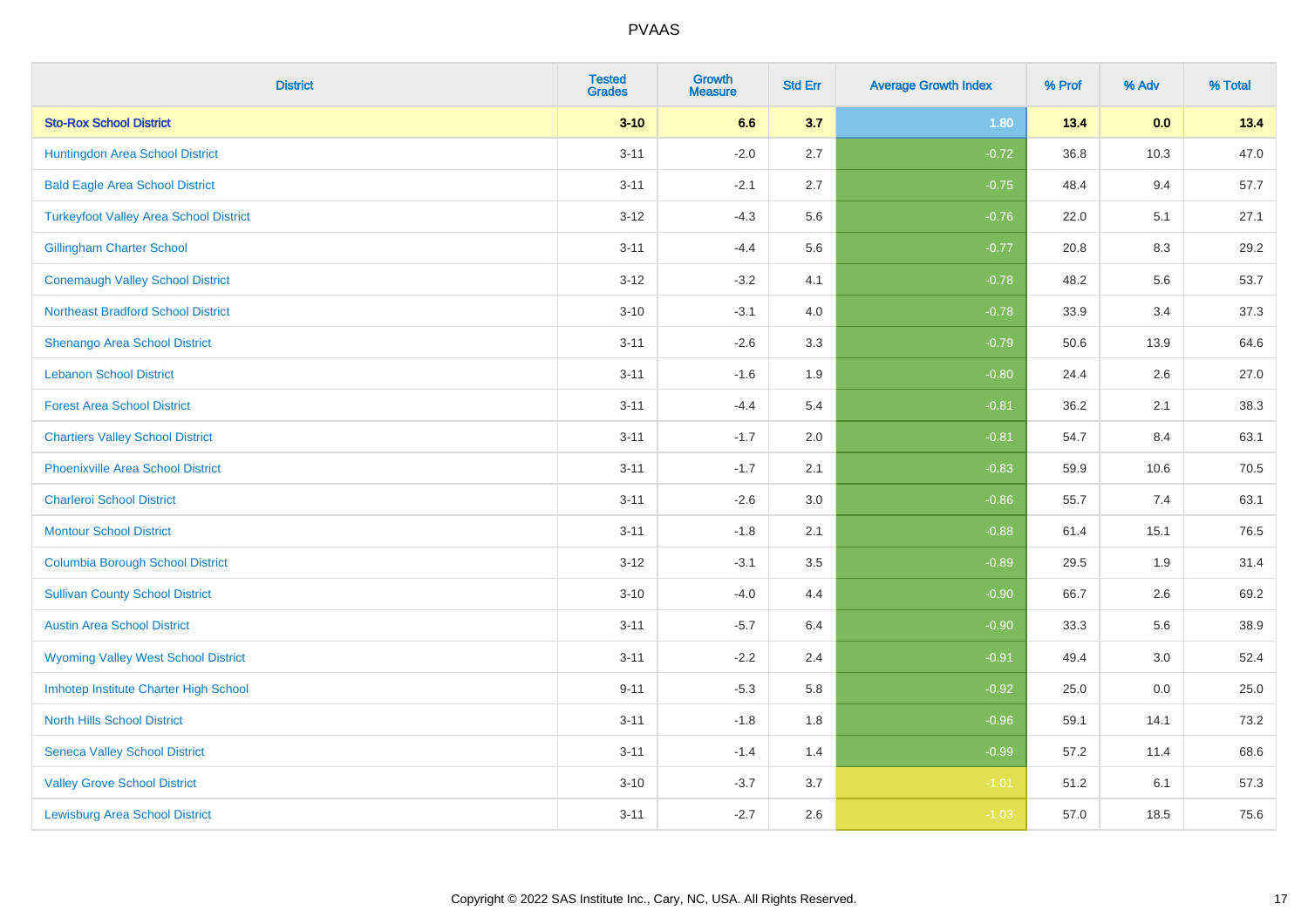| <b>District</b>                                | <b>Tested</b><br><b>Grades</b> | <b>Growth</b><br><b>Measure</b> | <b>Std Err</b> | <b>Average Growth Index</b> | % Prof | % Adv   | % Total |
|------------------------------------------------|--------------------------------|---------------------------------|----------------|-----------------------------|--------|---------|---------|
| <b>Sto-Rox School District</b>                 | $3 - 10$                       | 6.6                             | 3.7            | 1.80                        | 13.4   | 0.0     | 13.4    |
| <b>West Greene School District</b>             | $3 - 11$                       | $-4.5$                          | 4.3            | $-1.04$                     | 36.6   | 7.3     | 43.9    |
| <b>Quaker Valley School District</b>           | $3 - 11$                       | $-2.8$                          | 2.6            | $-1.08$                     | 55.2   | 13.2    | 68.4    |
| Oil City Area School District                  | $3 - 11$                       | $-2.9$                          | 2.6            | $-1.08$                     | 44.4   | 5.8     | 50.2    |
| <b>Conemaugh Township Area School District</b> | $3 - 12$                       | $-3.7$                          | 3.4            | $-1.09$                     | 53.8   | 17.6    | 71.4    |
| <b>Riverside School District</b>               | $3 - 11$                       | $-3.2$                          | 3.0            | $-1.09$                     | 43.0   | 9.0     | 52.0    |
| Juniata Valley School District                 | $3 - 11$                       | $-3.9$                          | 3.5            | $-1.10$                     | 44.4   | 3.5     | 47.8    |
| <b>Dallas School District</b>                  | $3 - 11$                       | $-2.5$                          | 2.2            | $-1.12$                     | 54.9   | 7.6     | 62.4    |
| Jeannette City School District                 | $3 - 11$                       | $-4.3$                          | 3.8            | $-1.13$                     | 46.7   | 7.5     | 54.2    |
| <b>Antietam School District</b>                | $3 - 10$                       | $-4.3$                          | 3.8            | $-1.13$                     | 36.4   | 5.4     | 41.8    |
| <b>Kane Area School District</b>               | $3 - 10$                       | $-3.7$                          | 3.2            | $-1.17$                     | 39.5   | 9.9     | 49.4    |
| <b>Chichester School District</b>              | $3 - 11$                       | $-2.7$                          | 2.3            | $-1.17$                     | 44.6   | $6.6\,$ | 51.2    |
| <b>Chestnut Ridge School District</b>          | $3 - 12$                       | $-3.4$                          | 2.9            | $-1.17$                     | 46.6   | 5.8     | 52.4    |
| <b>Big Beaver Falls Area School District</b>   | $3 - 11$                       | $-3.9$                          | 3.3            | $-1.18$                     | 34.1   | 3.5     | 37.6    |
| <b>Greater Johnstown School District</b>       | $3 - 11$                       | $-3.1$                          | 2.6            | $-1.19$                     | 26.1   | 0.0     | 26.1    |
| <b>Riverview School District</b>               | $3 - 11$                       | $-4.6$                          | 3.8            | $-1.20$                     | 57.9   | 15.8    | 73.7    |
| <b>Scranton School District</b>                | $3 - 12$                       | $-2.9$                          | 2.4            | $-1.22$                     | 45.6   | 3.6     | 49.1    |
| <b>Elk Lake School District</b>                | $3 - 11$                       | $-4.0$                          | 3.3            | $-1.23$                     | 46.2   | 3.3     | 49.4    |
| <b>Apollo-Ridge School District</b>            | $3 - 12$                       | $-4.7$                          | 3.7            | $-1.24$                     | 50.0   | 10.0    | 60.0    |
| <b>Troy Area School District</b>               | $3 - 10$                       | $-4.3$                          | 3.4            | $-1.26$                     | 43.2   | 5.7     | 48.9    |
| <b>Bristol Borough School District</b>         | $3 - 12$                       | $-4.3$                          | 3.4            | $-1.27$                     | 39.7   | 1.3     | 41.0    |
| <b>Shade-Central City School District</b>      | $3 - 11$                       | $-5.9$                          | 4.6            | $-1.28$                     | 27.8   | 0.0     | 27.8    |
| <b>Ellwood City Area School District</b>       | $3 - 11$                       | $-4.2$                          | 3.2            | $-1.29$                     | 54.1   | 14.1    | 68.2    |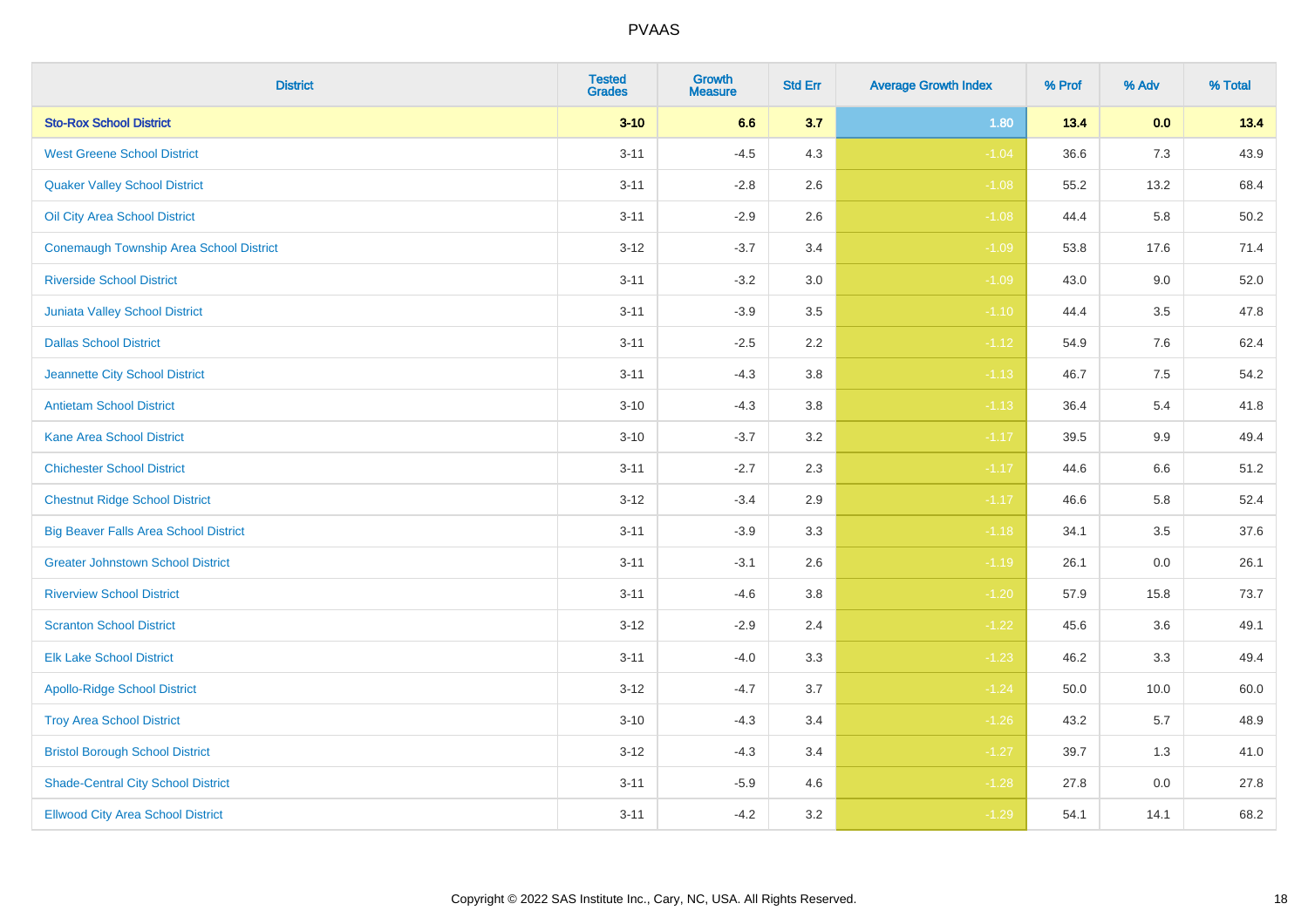| <b>District</b>                                                       | <b>Tested</b><br><b>Grades</b> | Growth<br><b>Measure</b> | <b>Std Err</b> | <b>Average Growth Index</b> | % Prof | % Adv   | % Total |
|-----------------------------------------------------------------------|--------------------------------|--------------------------|----------------|-----------------------------|--------|---------|---------|
| <b>Sto-Rox School District</b>                                        | $3 - 10$                       | 6.6                      | 3.7            | 1.80                        | 13.4   | 0.0     | 13.4    |
| <b>Cambria Heights School District</b>                                | $3 - 10$                       | $-4.1$                   | 3.1            | $-1.32$                     | 51.0   | 6.0     | 57.0    |
| <b>Ferndale Area School District</b>                                  | $3 - 10$                       | $-5.8$                   | 4.3            | $-1.33$                     | 40.0   | 0.0     | 40.0    |
| <b>Greencastle-Antrim School District</b>                             | $3 - 11$                       | $-3.0$                   | $2.2\,$        | $-1.36$                     | 62.4   | $9.9\,$ | 72.3    |
| <b>Westmont Hilltop School District</b>                               | $3 - 11$                       | $-4.0$                   | 2.8            | $-1.40$                     | 36.3   | 13.3    | 49.6    |
| <b>Claysburg-Kimmel School District</b>                               | $3 - 11$                       | $-5.7$                   | 4.0            | $-1.42$                     | 42.9   | 8.2     | 51.0    |
| <b>MaST Community Charter School</b>                                  | $3 - 10$                       | $-4.1$                   | 2.7            | $-1.52$                     | 44.0   | 9.5     | 53.4    |
| <b>Fort Cherry School District</b>                                    | $3 - 10$                       | $-5.9$                   | 3.8            | $-1.56$                     | 55.2   | 5.2     | 60.3    |
| <b>Tri-Valley School District</b>                                     | $3 - 10$                       | $-6.4$                   | 4.1            | $-1.57$                     | 37.0   | 4.4     | 41.3    |
| Preparatory Charter School Of Mathematics, Science, Tech, And Careers | $9 - 10$                       | $-4.0$                   | $2.5\,$        | $-1.59$                     | 15.0   | 0.0     | 15.0    |
| <b>Carbon Career &amp; Technical Institute</b>                        | $9 - 11$                       | $-5.7$                   | 3.6            | $-1.59$                     | 34.5   | 1.2     | 35.7    |
| <b>Shamokin Area School District</b>                                  | $3 - 11$                       | $-7.7$                   | 4.8            | $-1.60$                     | 38.1   | 3.2     | 41.3    |
| <b>Fairfield Area School District</b>                                 | $3 - 11$                       | $-5.6$                   | 3.4            | $-1.66$                     | 57.9   | 4.0     | 61.8    |
| <b>Pottstown School District</b>                                      | $3 - 12$                       | $-4.0$                   | 2.4            | $-1.68$                     | 29.8   | 1.2     | 31.0    |
| <b>Twin Valley School District</b>                                    | $3 - 12$                       | $-3.6$                   | 2.1            | $-1.69$                     | 49.6   | 7.1     | 56.8    |
| <b>East Pennsboro Area School District</b>                            | $3 - 11$                       | $-4.2$                   | 2.5            | $-1.71$                     | 60.8   | 8.5     | 69.3    |
| <b>Brentwood Borough School District</b>                              | $3 - 11$                       | $-5.3$                   | 3.0            | $-1.72$                     | 52.0   | 6.1     | 58.2    |
| Perseus House Charter School Of Excellence                            | $6 - 11$                       | $-5.2$                   | 3.0            | $-1.72$                     | 16.5   | 0.0     | 16.5    |
| <b>Old Forge School District</b>                                      | $3 - 12$                       | $-5.9$                   | 3.4            | $-1.73$                     | 52.9   | 7.1     | 60.0    |
| <b>Canton Area School District</b>                                    | $3 - 11$                       | $-5.5$                   | 3.2            | $-1.75$                     | 40.7   | 2.3     | 43.0    |
| <b>Washington School District</b>                                     | $3 - 11$                       | $-4.9$                   | 2.8            | $-1.76$                     | 30.1   | 2.4     | 32.5    |
| <b>Pequea Valley School District</b>                                  | $3 - 11$                       | $-5.8$                   | 3.2            | $-1.80$                     | 39.8   | 9.1     | 48.9    |
| <b>Pittston Area School District</b>                                  | $3 - 11$                       | $-10.1$                  | 5.6            | $-1.80$                     | 38.1   | 9.5     | 47.6    |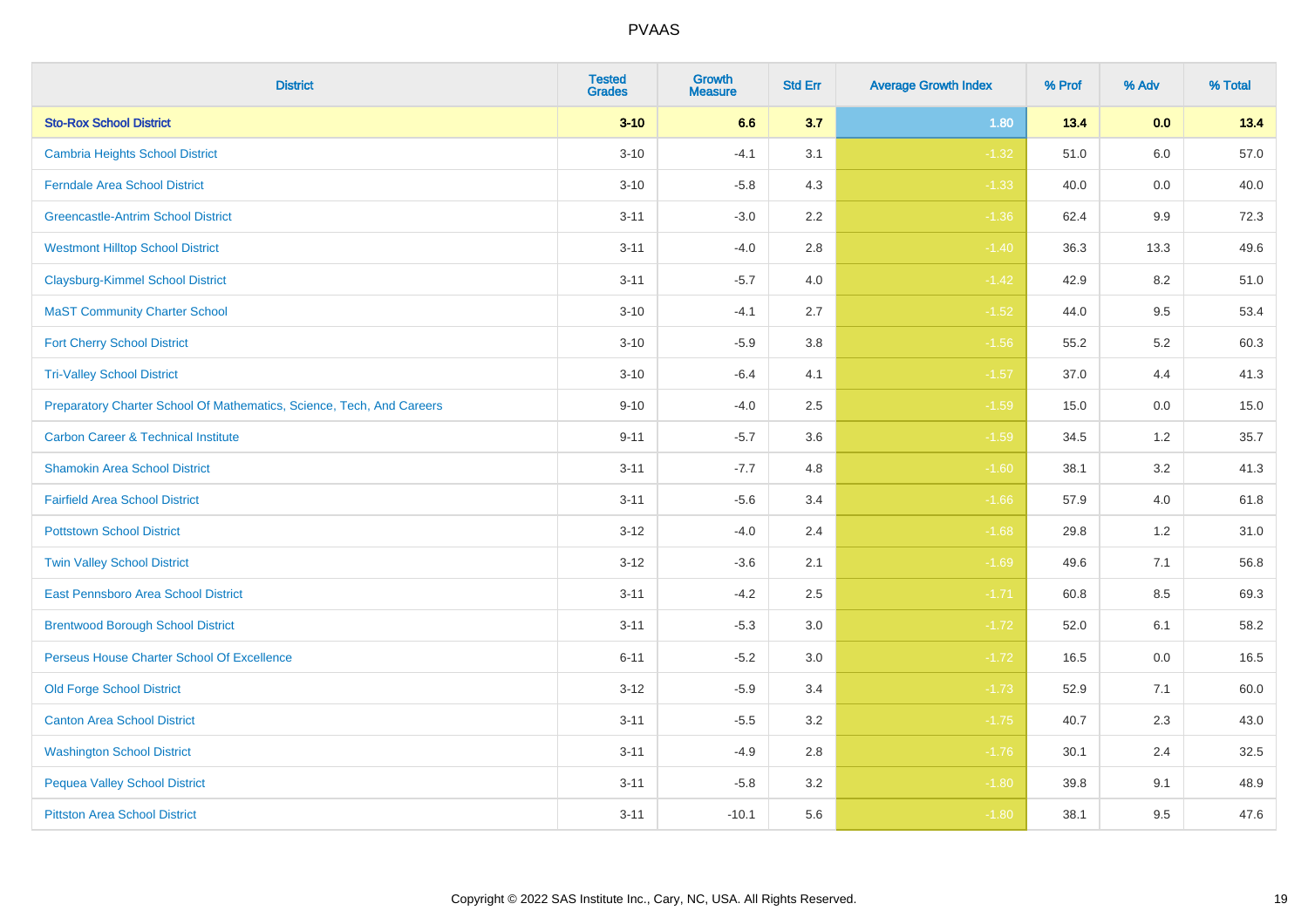| <b>District</b>                                   | <b>Tested</b><br><b>Grades</b> | Growth<br><b>Measure</b> | <b>Std Err</b> | <b>Average Growth Index</b> | % Prof | % Adv | % Total |
|---------------------------------------------------|--------------------------------|--------------------------|----------------|-----------------------------|--------|-------|---------|
| <b>Sto-Rox School District</b>                    | $3 - 10$                       | 6.6                      | 3.7            | 1.80                        | 13.4   | 0.0   | 13.4    |
| <b>Brandywine Heights Area School District</b>    | $3 - 11$                       | $-4.9$                   | 2.7            | $-1.81$                     | 49.2   | 8.2   | 57.4    |
| <b>Montrose Area School District</b>              | $3 - 10$                       | $-5.5$                   | 3.0            | $-1.82$                     | 46.7   | 5.4   | 52.2    |
| <b>Brownsville Area School District</b>           | $3 - 12$                       | $-7.2$                   | 3.9            | $-1.83$                     | 34.4   | 6.1   | 40.5    |
| <b>Central Columbia School District</b>           | $3 - 12$                       | $-4.8$                   | 2.6            | $-1.86$                     | 53.7   | 14.8  | 68.5    |
| <b>Kiski Area School District</b>                 | $3 - 11$                       | $-3.7$                   | 2.0            | $-1.86$                     | 57.4   | 10.4  | 67.8    |
| <b>East Allegheny School District</b>             | $3 - 11$                       | $-6.3$                   | 3.3            | $-1.87$                     | 31.9   | 9.7   | 41.7    |
| <b>Western Beaver County School District</b>      | $3 - 11$                       | $-7.8$                   | 4.2            | $-1.87$                     | 56.5   | 6.5   | 63.0    |
| <b>Greensburg Salem School District</b>           | $3 - 11$                       | $-4.4$                   | 2.4            | $-1.88$                     | 47.6   | 4.9   | 52.4    |
| <b>Gettysburg Area School District</b>            | $3 - 11$                       | $-4.0$                   | 2.1            | $-1.89$                     | 45.3   | 14.0  | 59.3    |
| <b>Mount Pleasant Area School District</b>        | $3 - 11$                       | $-5.0$                   | 2.6            | $-1.93$                     | 52.6   | 0.0   | 52.6    |
| <b>Somerset Area School District</b>              | $3 - 11$                       | $-4.4$                   | 2.3            | $-1.93$                     | 44.4   | 14.9  | 59.3    |
| <b>Bermudian Springs School District</b>          | $3 - 11$                       | $-5.5$                   | 2.9            | $-1.94$                     | 56.4   | 6.8   | 63.2    |
| <b>Forest City Regional School District</b>       | $3 - 12$                       | $-6.0$                   | 3.0            | $-1.96$                     | 44.1   | 0.0   | 44.1    |
| <b>Mount Union Area School District</b>           | $3 - 10$                       | $-6.1$                   | 3.1            | $-1.97$                     | 32.2   | 3.4   | 35.6    |
| <b>Upper Dauphin Area School District</b>         | $3 - 11$                       | $-6.3$                   | 3.2            | $-1.98$                     | 37.4   | 4.8   | 42.2    |
| The New Academy Charter School                    | $8 - 11$                       | $-10.4$                  | 5.2            | $-2.00$                     | 0.0    | 0.0   | $0.0\,$ |
| <b>Moshannon Valley School District</b>           | $3 - 10$                       | $-7.0$                   | 3.4            | $-2.01$                     | 48.5   | 0.0   | 48.5    |
| <b>California Area School District</b>            | $3 - 10$                       | $-7.3$                   | 3.6            | $-2.02$                     | 42.6   | 9.8   | 52.5    |
| <b>Corry Area School District</b>                 | $3 - 11$                       | $-5.3$                   | 2.6            | $-2.03$                     | 38.5   | 6.0   | 44.5    |
| <b>Karns City Area School District</b>            | $3 - 11$                       | $-6.0$                   | 2.9            | $-2.03$                     | 53.1   | 8.3   | 61.5    |
| <b>Middletown Area School District</b>            | $3 - 11$                       | $-5.3$                   | 2.6            | $-2.05$                     | 46.4   | 5.3   | 51.7    |
| <b>Executive Education Academy Charter School</b> | $3 - 10$                       | $-6.5$                   | 3.1            | $-2.08$                     | 23.7   | 2.2   | 25.8    |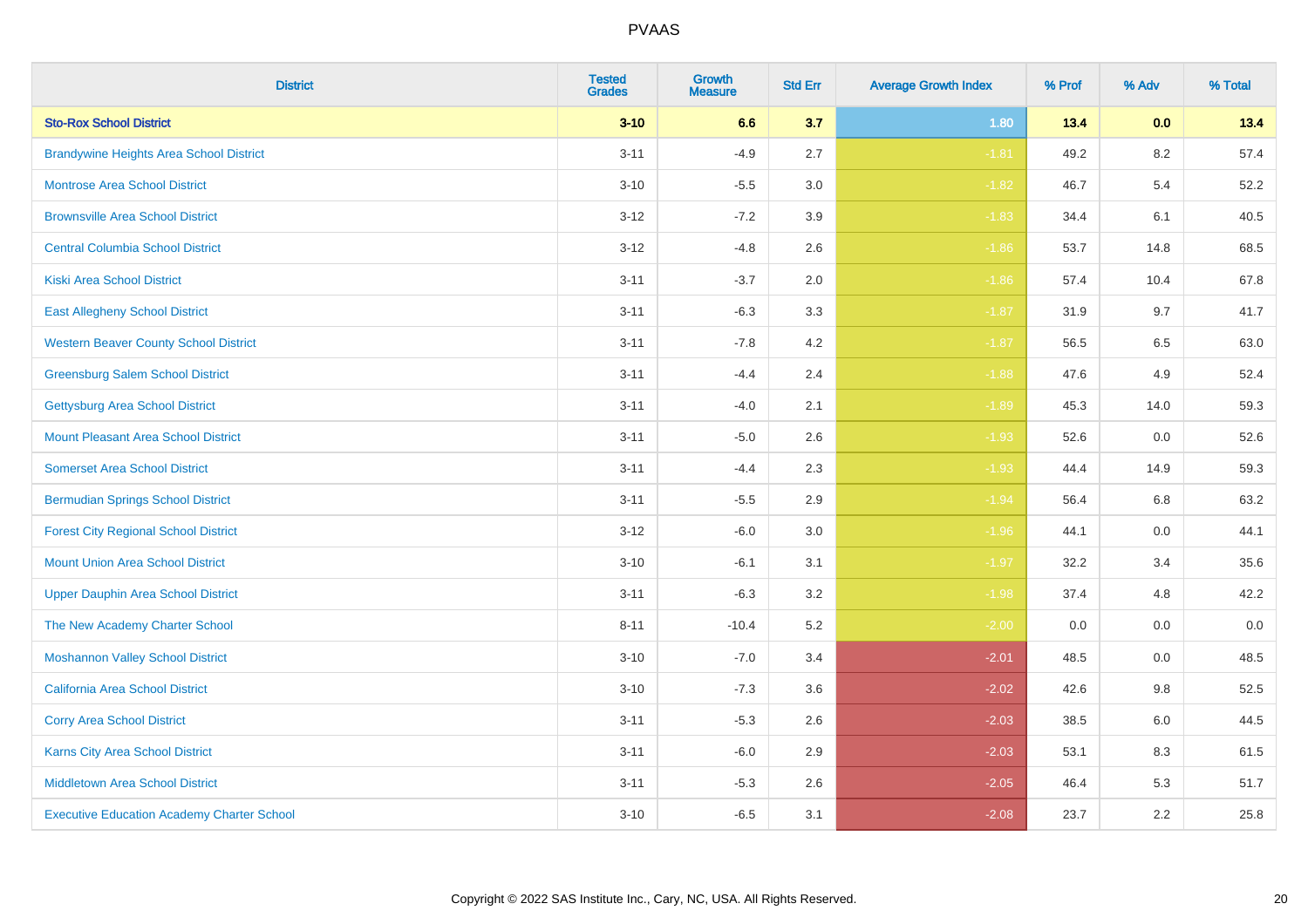| <b>District</b>                                 | <b>Tested</b><br><b>Grades</b> | <b>Growth</b><br><b>Measure</b> | <b>Std Err</b> | <b>Average Growth Index</b> | % Prof | % Adv | % Total |
|-------------------------------------------------|--------------------------------|---------------------------------|----------------|-----------------------------|--------|-------|---------|
| <b>Sto-Rox School District</b>                  | $3 - 10$                       | 6.6                             | 3.7            | 1.80                        | 13.4   | 0.0   | 13.4    |
| <b>Williams Valley School District</b>          | $3 - 11$                       | $-7.3$                          | 3.4            | $-2.13$                     | 23.2   | 0.0   | 23.2    |
| Aliquippa School District                       | $3 - 11$                       | $-9.0$                          | 4.2            | $-2.14$                     | 11.0   | 0.0   | 11.0    |
| <b>Crawford Central School District</b>         | $3 - 11$                       | $-4.7$                          | 2.2            | $-2.15$                     | 40.6   | 10.5  | 51.1    |
| Susquehanna Township School District            | $3 - 12$                       | $-5.8$                          | 2.7            | $-2.17$                     | 36.0   | 5.6   | 41.6    |
| <b>Perkiomen Valley School District</b>         | $3 - 11$                       | $-3.5$                          | 1.6            | $-2.18$                     | 53.8   | 13.4  | 67.2    |
| <b>Benton Area School District</b>              | $3 - 10$                       | $-9.7$                          | 4.5            | $-2.18$                     | 43.2   | 5.4   | 48.6    |
| Jim Thorpe Area School District                 | $3 - 11$                       | $-5.8$                          | 2.7            | $-2.19$                     | 33.3   | 7.4   | 40.7    |
| <b>Keystone Education Center Charter School</b> | $3 - 12$                       | $-12.9$                         | 5.9            | $-2.19$                     | 28.0   | 0.0   | 28.0    |
| <b>Muncy School District</b>                    | $3 - 11$                       | $-8.1$                          | 3.7            | $-2.21$                     | 42.0   | 3.8   | 45.8    |
| <b>West Middlesex Area School District</b>      | $3 - 10$                       | $-8.4$                          | 3.8            | $-2.21$                     | 34.9   | 2.8   | 37.6    |
| <b>York Co School Of Technology</b>             | $9 - 12$                       | $-3.8$                          | 1.7            | $-2.22$                     | 39.1   | 5.6   | 44.7    |
| <b>East Lycoming School District</b>            | $3 - 11$                       | $-6.0$                          | 2.7            | $-2.24$                     | 48.3   | 4.2   | 52.5    |
| <b>Windber Area School District</b>             | $3 - 11$                       | $-7.2$                          | 3.2            | $-2.24$                     | 55.4   | 7.2   | 62.6    |
| <b>Portage Area School District</b>             | $3 - 10$                       | $-8.1$                          | 3.6            | $-2.26$                     | 40.6   | 9.4   | 50.0    |
| <b>Oxford Area School District</b>              | $3 - 11$                       | $-4.3$                          | 1.9            | $-2.26$                     | 41.3   | 8.0   | 49.3    |
| <b>Juniata County School District</b>           | $3 - 12$                       | $-4.9$                          | 2.1            | $-2.26$                     | 38.5   | 2.9   | 41.4    |
| <b>Indiana Area School District</b>             | $3 - 11$                       | $-5.3$                          | 2.3            | $-2.28$                     | 47.6   | 18.4  | 66.1    |
| South Williamsport Area School District         | $3 - 10$                       | $-5.7$                          | 2.5            | $-2.30$                     | 45.5   | 4.5   | 50.0    |
| Salisbury-Elk Lick School District              | $3 - 11$                       | $-13.5$                         | 5.9            | $-2.30$                     | 27.8   | 0.0   | 27.8    |
| <b>Upper Moreland Township School District</b>  | $3 - 11$                       | $-5.0$                          | 2.2            | $-2.31$                     | 57.9   | 4.0   | 61.9    |
| <b>Southmoreland School District</b>            | $3 - 11$                       | $-8.3$                          | 3.6            | $-2.32$                     | 56.8   | 7.2   | 64.0    |
| La Academia Partnership Charter School          | $6 - 11$                       | $-11.0$                         | 4.7            | $-2.34$                     | 6.8    | 0.0   | 6.8     |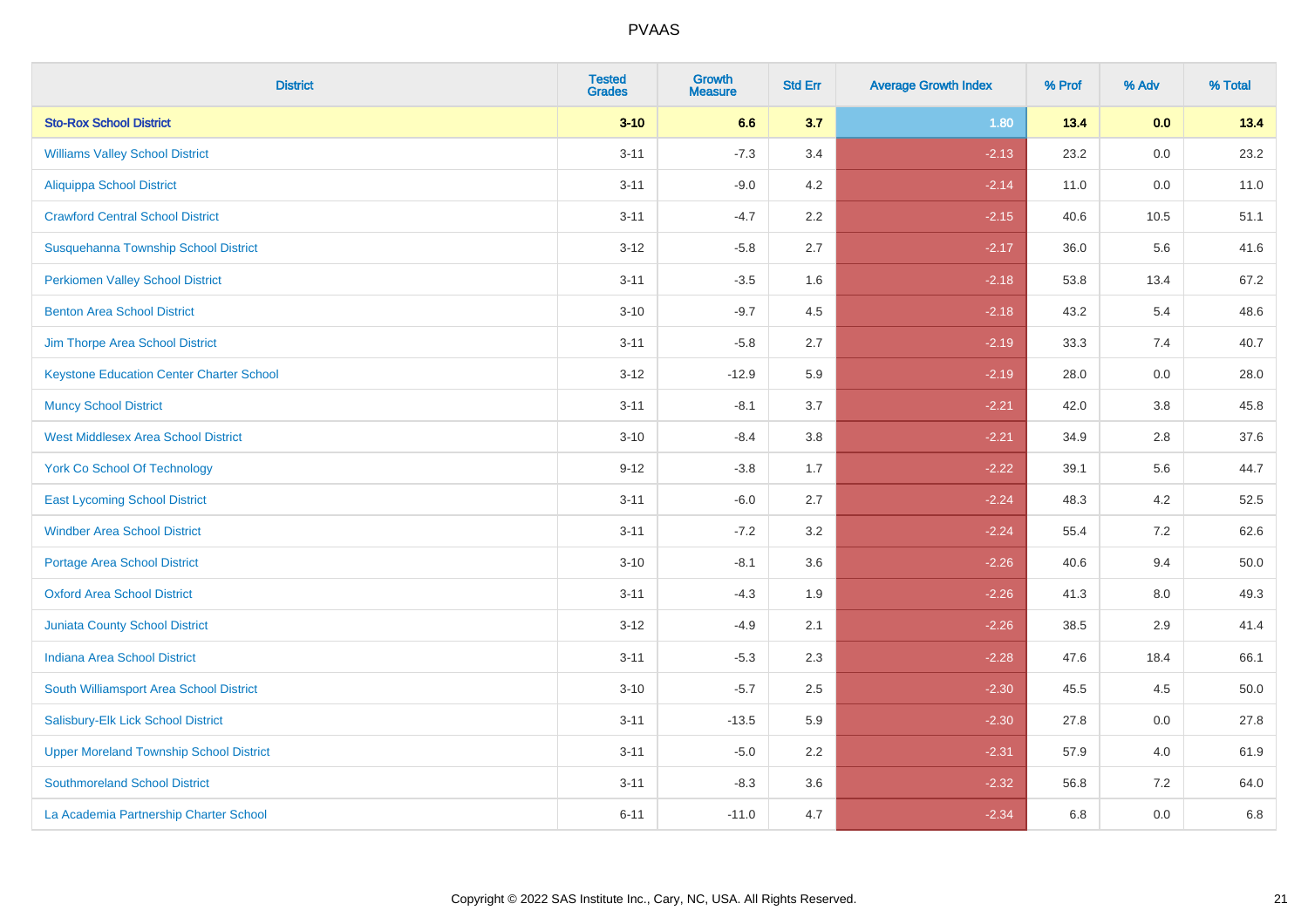| <b>District</b>                               | <b>Tested</b><br><b>Grades</b> | <b>Growth</b><br><b>Measure</b> | <b>Std Err</b> | <b>Average Growth Index</b> | % Prof | % Adv   | % Total |
|-----------------------------------------------|--------------------------------|---------------------------------|----------------|-----------------------------|--------|---------|---------|
| <b>Sto-Rox School District</b>                | $3 - 10$                       | 6.6                             | 3.7            | 1.80                        | 13.4   | 0.0     | 13.4    |
| Jefferson-Morgan School District              | $3 - 10$                       | $-9.9$                          | 4.2            | $-2.35$                     | 43.8   | $4.2\,$ | 47.9    |
| <b>Freedom Area School District</b>           | $3 - 11$                       | $-7.1$                          | 3.0            | $-2.37$                     | 43.8   | 4.2     | 47.9    |
| <b>Universal Audenried Charter School</b>     | $9 - 11$                       | $-5.8$                          | 2.4            | $-2.40$                     | 14.6   | 0.0     | 14.6    |
| <b>Chartiers-Houston School District</b>      | $3 - 10$                       | $-8.6$                          | 3.5            | $-2.41$                     | 59.7   | 4.5     | 64.2    |
| <b>Farrell Area School District</b>           | $3 - 11$                       | $-10.4$                         | 4.3            | $-2.41$                     | 19.0   | 0.0     | 19.0    |
| <b>Yough School District</b>                  | $3 - 10$                       | $-6.6$                          | 2.7            | $-2.43$                     | 50.8   | 4.0     | 54.8    |
| <b>Innovative Arts Academy Charter School</b> | $6 - 11$                       | $-9.1$                          | 3.7            | $-2.44$                     | 9.5    | 0.0     | 9.5     |
| <b>Mohawk Area School District</b>            | $3 - 11$                       | $-7.5$                          | 3.1            | $-2.45$                     | 49.4   | 11.0    | 60.4    |
| <b>Sugar Valley Rural Charter School</b>      | $3 - 11$                       | $-11.0$                         | 4.5            | $-2.46$                     | 14.9   | 0.0     | 14.9    |
| <b>Keystone Central School District</b>       | $3 - 11$                       | $-5.1$                          | 2.0            | $-2.46$                     | 44.7   | 4.6     | 49.4    |
| <b>Mahanoy Area School District</b>           | $3 - 10$                       | $-9.0$                          | 3.6            | $-2.49$                     | 26.2   | 1.6     | 27.9    |
| <b>North Star School District</b>             | $3 - 11$                       | $-8.7$                          | 3.5            | $-2.51$                     | 47.8   | 6.0     | 53.7    |
| <b>Slippery Rock Area School District</b>     | $3 - 11$                       | $-6.3$                          | 2.5            | $-2.51$                     | 56.2   | 9.5     | 65.7    |
| <b>Blue Mountain School District</b>          | $3 - 10$                       | $-5.8$                          | 2.3            | $-2.56$                     | 46.6   | 8.5     | 55.1    |
| <b>Northwest Area School District</b>         | $3 - 10$                       | $-10.0$                         | 3.8            | $-2.59$                     | 34.6   | 7.3     | 41.8    |
| <b>Coatesville Area School District</b>       | $3 - 11$                       | $-4.4$                          | 1.7            | $-2.62$                     | 36.3   | 4.2     | 40.5    |
| <b>Dunmore School District</b>                | $3 - 11$                       | $-7.7$                          | 2.9            | $-2.62$                     | 34.0   | 7.2     | 41.2    |
| Northern Tioga School District                | $3 - 12$                       | $-7.5$                          | 2.8            | $-2.64$                     | 54.0   | 1.2     | 55.2    |
| <b>New Castle Area School District</b>        | $3 - 12$                       | $-6.4$                          | 2.4            | $-2.66$                     | 32.5   | 4.3     | 36.8    |
| <b>Pine Grove Area School District</b>        | $3 - 11$                       | $-7.7$                          | 2.9            | $-2.66$                     | 42.3   | 7.7     | 50.0    |
| <b>Harbor Creek School District</b>           | $3 - 11$                       | $-7.1$                          | 2.7            | $-2.67$                     | 48.8   | 15.2    | 64.0    |
| <b>Blairsville-Saltsburg School District</b>  | $3 - 11$                       | $-8.0$                          | 3.0            | $-2.68$                     | 37.3   | 7.0     | 44.3    |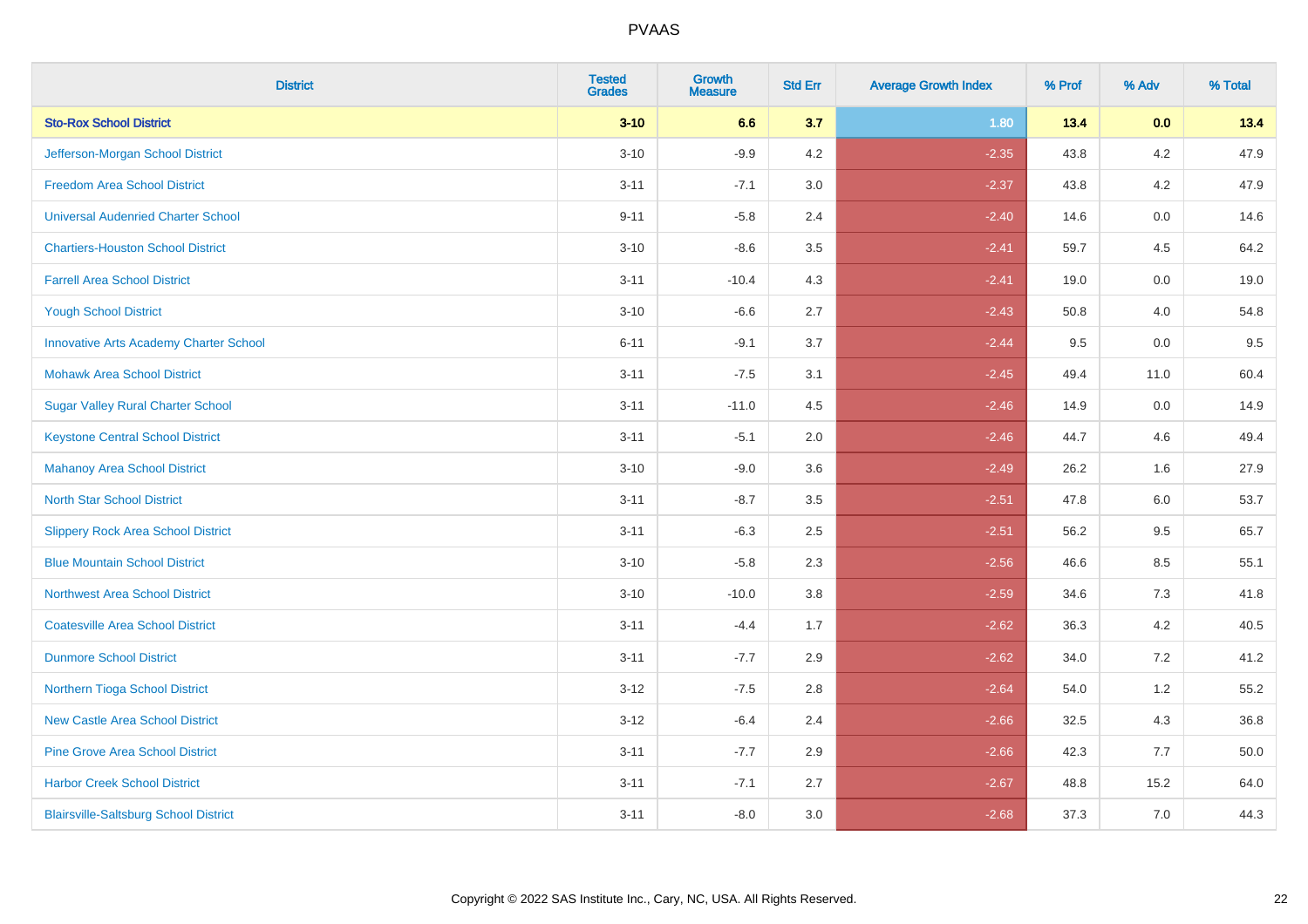| <b>District</b>                             | <b>Tested</b><br><b>Grades</b> | <b>Growth</b><br><b>Measure</b> | <b>Std Err</b> | <b>Average Growth Index</b> | % Prof | % Adv | % Total |
|---------------------------------------------|--------------------------------|---------------------------------|----------------|-----------------------------|--------|-------|---------|
| <b>Sto-Rox School District</b>              | $3 - 10$                       | 6.6                             | 3.7            | 1.80                        | 13.4   | 0.0   | 13.4    |
| <b>South Allegheny School District</b>      | $3 - 11$                       | $-8.8$                          | 3.2            | $-2.70$                     | 40.5   | 0.0   | 40.5    |
| <b>Quakertown Community School District</b> | $3 - 12$                       | $-4.4$                          | 1.6            | $-2.70$                     | 56.5   | 10.0  | 66.6    |
| <b>Trinity Area School District</b>         | $3 - 11$                       | $-5.4$                          | 2.0            | $-2.71$                     | 48.3   | 11.8  | 60.1    |
| <b>Propel Charter School-Montour</b>        | $3 - 10$                       | $-10.7$                         | 3.9            | $-2.71$                     | 13.7   | 0.0   | 13.7    |
| <b>Forest Hills School District</b>         | $3 - 11$                       | $-7.3$                          | 2.7            | $-2.74$                     | 41.1   | 13.7  | 54.8    |
| <b>Highlands School District</b>            | $3 - 11$                       | $-7.4$                          | 2.7            | $-2.76$                     | 44.4   | 3.7   | 48.2    |
| <b>Redbank Valley School District</b>       | $3 - 11$                       | $-9.5$                          | 3.4            | $-2.77$                     | 31.5   | 4.9   | 36.4    |
| <b>Carlisle Area School District</b>        | $3 - 11$                       | $-5.3$                          | 1.9            | $-2.81$                     | 54.0   | 6.3   | 60.3    |
| <b>Carmichaels Area School District</b>     | $3 - 10$                       | $-9.3$                          | 3.3            | $-2.81$                     | 35.1   | 1.4   | 36.5    |
| <b>Nazareth Area School District</b>        | $3 - 11$                       | $-4.7$                          | 1.7            | $-2.82$                     | 59.2   | 9.9   | 69.0    |
| <b>Northern Potter School District</b>      | $3-12$                         | $-13.1$                         | 4.6            | $-2.84$                     | 37.5   | 0.0   | 37.5    |
| <b>Propel Charter School-Homestead</b>      | $3 - 11$                       | $-11.7$                         | 4.1            | $-2.84$                     | 15.9   | 0.0   | 15.9    |
| <b>Union City Area School District</b>      | $3 - 12$                       | $-10.2$                         | 3.6            | $-2.87$                     | 42.9   | 3.2   | 46.0    |
| <b>Rochester Area School District</b>       | $3 - 11$                       | $-13.2$                         | 4.6            | $-2.89$                     | 19.5   | 1.3   | 20.8    |
| <b>Conneaut School District</b>             | $3 - 12$                       | $-7.5$                          | 2.6            | $-2.91$                     | 38.4   | 7.4   | 45.8    |
| <b>Easton Area School District</b>          | $3 - 12$                       | $-4.1$                          | 1.4            | $-2.91$                     | 39.9   | 4.0   | 43.9    |
| <b>Penn Hills School District</b>           | $3 - 11$                       | $-7.6$                          | 2.6            | $-2.94$                     | 33.1   | 0.7   | 33.8    |
| <b>North East School District</b>           | $3 - 11$                       | $-9.3$                          | 3.1            | $-3.02$                     | 62.6   | 14.4  | 77.0    |
| <b>Pittsburgh School District</b>           | $3 - 11$                       | $-3.3$                          | 1.1            | $-3.04$                     | 33.9   | 8.2   | 42.1    |
| Philadelphia Academy Charter School         | $3 - 11$                       | $-8.9$                          | 2.9            | $-3.04$                     | 50.5   | 2.9   | 53.4    |
| <b>Palisades School District</b>            | $3 - 11$                       | $-8.7$                          | 2.8            | $-3.06$                     | 53.8   | 6.7   | 60.5    |
| <b>Dubois Area School District</b>          | $3 - 11$                       | $-6.2$                          | 2.0            | $-3.07$                     | 50.9   | 13.4  | 64.3    |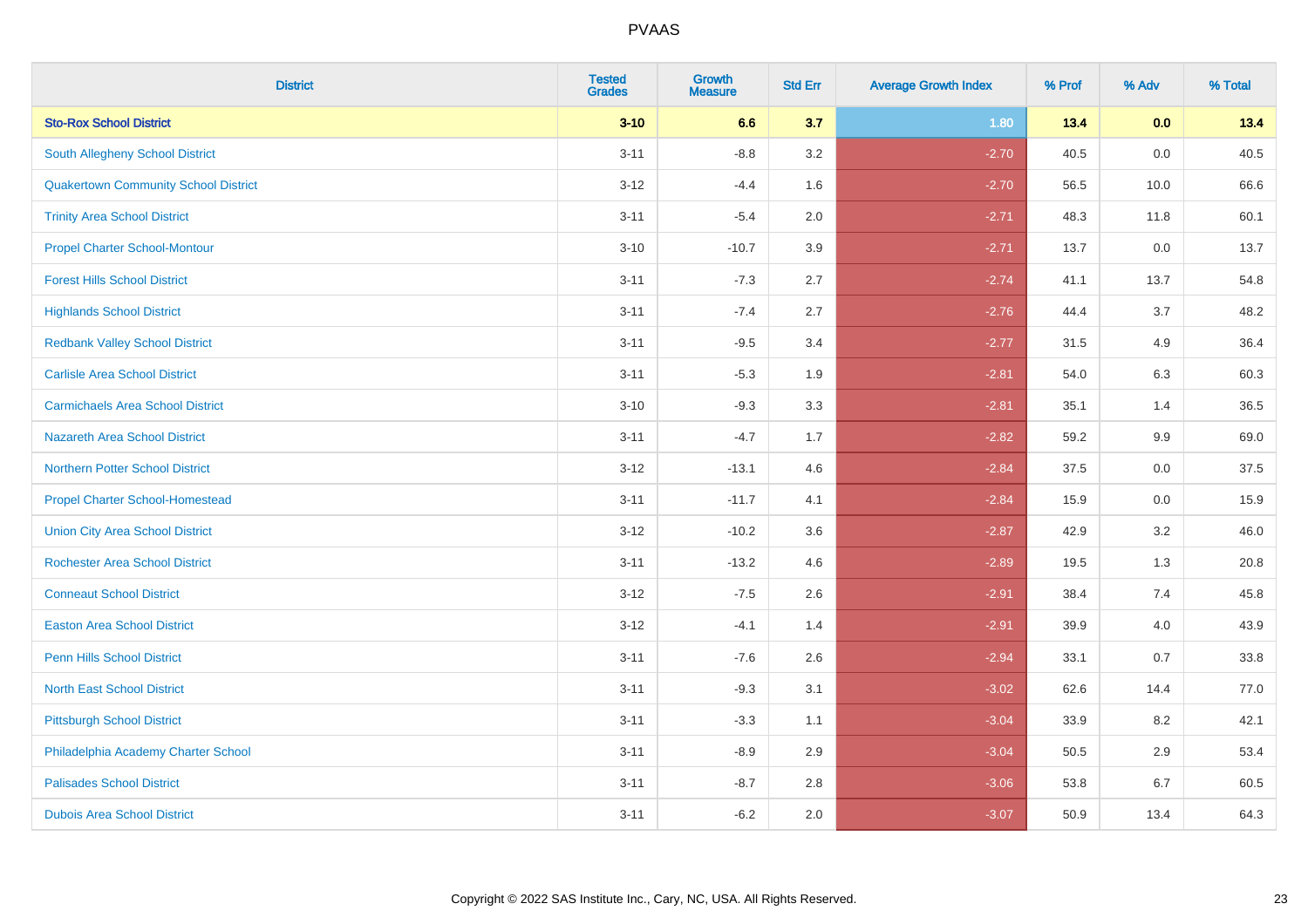| <b>District</b>                               | <b>Tested</b><br><b>Grades</b> | <b>Growth</b><br><b>Measure</b> | <b>Std Err</b> | <b>Average Growth Index</b> | % Prof | % Adv   | % Total |
|-----------------------------------------------|--------------------------------|---------------------------------|----------------|-----------------------------|--------|---------|---------|
| <b>Sto-Rox School District</b>                | $3 - 10$                       | 6.6                             | 3.7            | 1.80                        | 13.4   | 0.0     | 13.4    |
| <b>Wallenpaupack Area School District</b>     | $3 - 11$                       | $-7.1$                          | 2.3            | $-3.09$                     | 40.8   | 2.4     | 43.1    |
| <b>Boyertown Area School District</b>         | $3 - 11$                       | $-4.7$                          | 1.5            | $-3.17$                     | 55.2   | 11.3    | 66.5    |
| <b>Waynesboro Area School District</b>        | $3 - 12$                       | $-6.1$                          | 1.9            | $-3.20$                     | 50.0   | 6.8     | 56.8    |
| <b>Tamaqua Area School District</b>           | $3 - 12$                       | $-8.2$                          | 2.5            | $-3.24$                     | 44.5   | 1.9     | 46.4    |
| Maritime Academy Charter School               | $3 - 10$                       | $-11.4$                         | 3.5            | $-3.29$                     | 15.2   | 0.0     | 15.2    |
| <b>Neshannock Township School District</b>    | $3 - 10$                       | $-9.7$                          | 2.9            | $-3.34$                     | 62.4   | 5.6     | 67.9    |
| <b>Steelton-Highspire School District</b>     | $3 - 11$                       | $-11.8$                         | 3.5            | $-3.40$                     | 14.5   | 0.0     | 14.5    |
| <b>Elizabeth Forward School District</b>      | $3 - 11$                       | $-8.4$                          | 2.4            | $-3.41$                     | 51.7   | 4.0     | 55.7    |
| <b>Interboro School District</b>              | $3 - 12$                       | $-7.3$                          | 2.1            | $-3.43$                     | 46.6   | 4.8     | 51.4    |
| <b>Williamsburg Community School District</b> | $3 - 11$                       | $-14.3$                         | 4.1            | $-3.48$                     | 28.3   | 0.0     | 28.3    |
| <b>Penn-Delco School District</b>             | $3 - 11$                       | $-6.8$                          | 1.9            | $-3.51$                     | 46.6   | 3.2     | 49.8    |
| <b>Milton Area School District</b>            | $3 - 11$                       | $-8.7$                          | 2.5            | $-3.52$                     | 45.4   | $6.9\,$ | 52.3    |
| <b>Moniteau School District</b>               | $3 - 11$                       | $-11.8$                         | 3.3            | $-3.56$                     | 50.0   | 6.3     | 56.3    |
| <b>Clearfield Area School District</b>        | $3 - 10$                       | $-9.4$                          | 2.6            | $-3.56$                     | 43.0   | 3.1     | 46.1    |
| <b>Ridgway Area School District</b>           | $3 - 11$                       | $-14.5$                         | 4.1            | $-3.56$                     | 49.0   | $9.8\,$ | 58.8    |
| <b>Berwick Area School District</b>           | $3 - 11$                       | $-9.3$                          | 2.6            | $-3.59$                     | 42.1   | 5.5     | 47.6    |
| Johnsonburg Area School District              | $3 - 11$                       | $-14.1$                         | 3.9            | $-3.62$                     | 54.0   | 4.6     | 58.6    |
| Propel Charter School - Braddock Hills        | $3 - 11$                       | $-13.6$                         | 3.6            | $-3.81$                     | 9.7    | 1.6     | 11.3    |
| Northern Lehigh School District               | $3 - 12$                       | $-10.4$                         | 2.7            | $-3.82$                     | 28.0   | 9.3     | 37.3    |
| <b>Bradford Area School District</b>          | $3 - 12$                       | $-9.3$                          | 2.4            | $-3.87$                     | 45.8   | 8.3     | 54.2    |
| <b>Marion Center Area School District</b>     | $3 - 10$                       | $-12.0$                         | 3.1            | $-3.87$                     | 33.7   | 1.1     | 34.8    |
| <b>Minersville Area School District</b>       | $3 - 11$                       | $-14.4$                         | 3.7            | $-3.90$                     | 39.3   | 3.3     | 42.6    |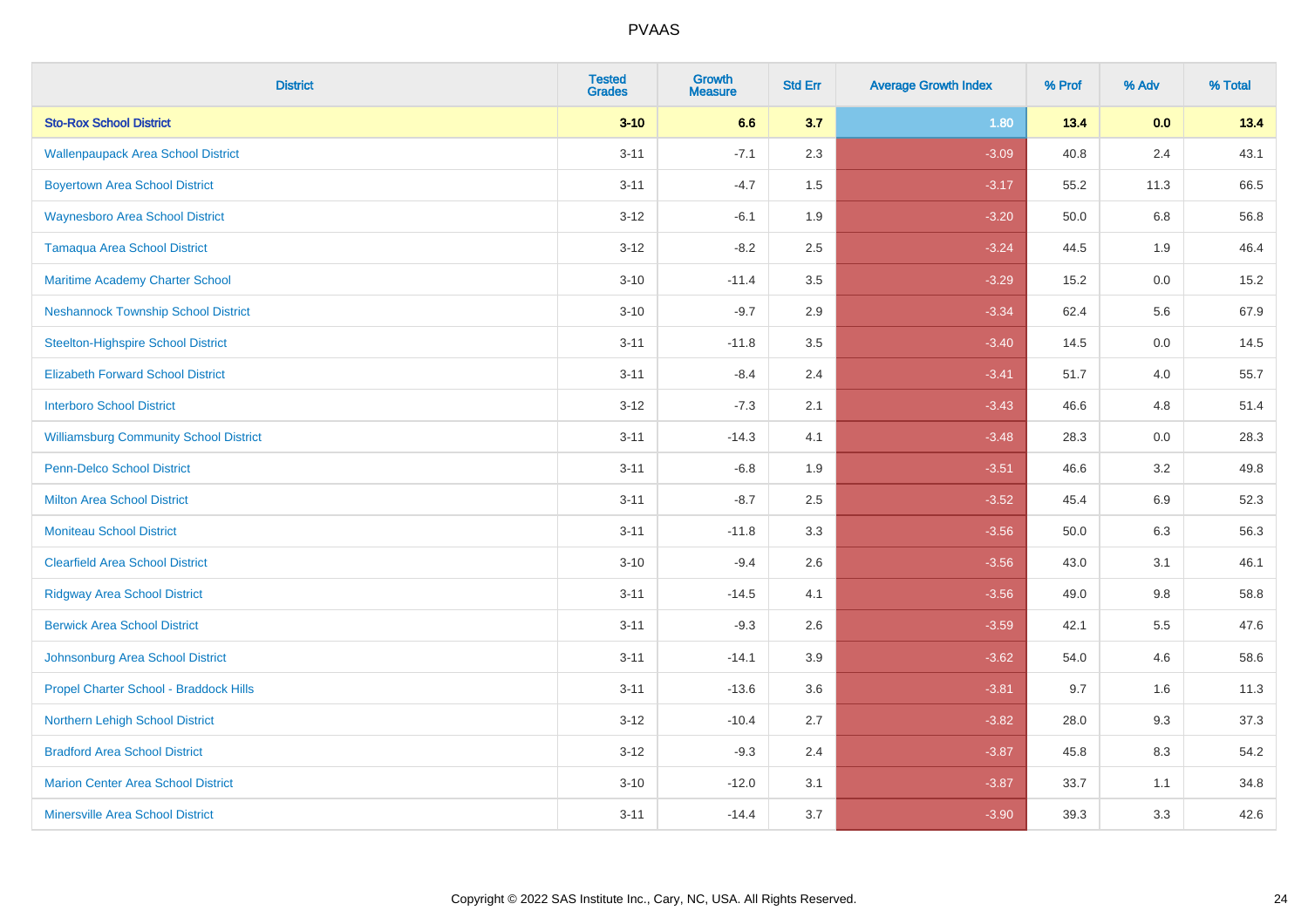| <b>District</b>                                | <b>Tested</b><br><b>Grades</b> | <b>Growth</b><br><b>Measure</b> | <b>Std Err</b> | <b>Average Growth Index</b> | % Prof | % Adv   | % Total |
|------------------------------------------------|--------------------------------|---------------------------------|----------------|-----------------------------|--------|---------|---------|
| <b>Sto-Rox School District</b>                 | $3 - 10$                       | 6.6                             | 3.7            | 1.80                        | 13.4   | 0.0     | 13.4    |
| Southern Huntingdon County School District     | $3 - 11$                       | $-12.9$                         | 3.2            | $-3.98$                     | 32.5   | 2.5     | 35.0    |
| <b>Big Spring School District</b>              | $3 - 11$                       | $-9.8$                          | 2.4            | $-4.00$                     | 38.6   | 8.9     | 47.5    |
| Catasauqua Area School District                | $3 - 12$                       | $-12.1$                         | 3.0            | $-4.00$                     | 36.8   | $7.6\,$ | 44.3    |
| <b>Avonworth School District</b>               | $3 - 10$                       | $-12.6$                         | 3.1            | $-4.01$                     | 59.8   | 4.6     | 64.4    |
| <b>Wellsboro Area School District</b>          | $3 - 11$                       | $-12.4$                         | 3.0            | $-4.11$                     | 49.2   | 11.9    | 61.1    |
| <b>Columbia-Montour AVTS</b>                   | $9 - 10$                       | $-12.5$                         | 3.0            | $-4.16$                     | 22.3   | 0.6     | 22.9    |
| Jefferson County-Dubois AVTS                   | $9 - 11$                       | $-16.2$                         | 3.9            | $-4.16$                     | 23.0   | 0.0     | 23.0    |
| <b>West Mifflin Area School District</b>       | $3 - 12$                       | $-12.3$                         | 2.9            | $-4.22$                     | 39.7   | 10.3    | 50.0    |
| <b>South Park School District</b>              | $3 - 11$                       | $-11.3$                         | 2.7            | $-4.23$                     | 53.5   | 13.7    | 67.3    |
| Southern Tioga School District                 | $3 - 11$                       | $-11.5$                         | 2.7            | $-4.25$                     | 47.8   | 6.4     | 54.3    |
| <b>Butler Area School District</b>             | $3 - 11$                       | $-6.5$                          | 1.5            | $-4.26$                     | 42.5   | 9.4     | 51.9    |
| <b>Lampeter-Strasburg School District</b>      | $3 - 12$                       | $-8.6$                          | 2.0            | $-4.33$                     | 55.1   | 9.8     | 64.8    |
| <b>Annville-Cleona School District</b>         | $3 - 12$                       | $-12.1$                         | 2.7            | $-4.46$                     | 34.9   | $7.8\,$ | 42.6    |
| <b>Penns Manor Area School District</b>        | $3 - 12$                       | $-17.0$                         | 3.7            | $-4.52$                     | 29.7   | 3.1     | 32.8    |
| <b>Riverside Beaver County School District</b> | $3 - 11$                       | $-14.0$                         | 3.0            | $-4.64$                     | 49.4   | 8.8     | 58.2    |
| <b>Frazier School District</b>                 | $3 - 11$                       | $-17.2$                         | 3.7            | $-4.70$                     | 37.1   | 1.6     | 38.7    |
| <b>Tulpehocken Area School District</b>        | $3 - 12$                       | $-13.7$                         | 2.8            | $-4.81$                     | 36.7   | 2.8     | 39.4    |
| <b>Tacony Academy Charter School</b>           | $3 - 11$                       | $-14.7$                         | 3.0            | $-4.82$                     | 22.4   | 1.8     | 24.1    |
| <b>Bucks County Technical High School</b>      | $9 - 10$                       | $-12.0$                         | 2.5            | $-4.84$                     | 35.9   | 3.2     | 39.2    |
| Schuylkill Haven Area School District          | $3 - 11$                       | $-15.3$                         | 3.1            | $-4.87$                     | 49.7   | 2.4     | 52.1    |
| Southern Columbia Area School District         | $3 - 11$                       | $-14.6$                         | 3.0            | $-4.92$                     | 55.0   | 4.0     | 59.0    |
| <b>Titusville Area School District</b>         | $3 - 11$                       | $-13.2$                         | 2.6            | $-4.99$                     | 43.2   | 4.8     | 48.0    |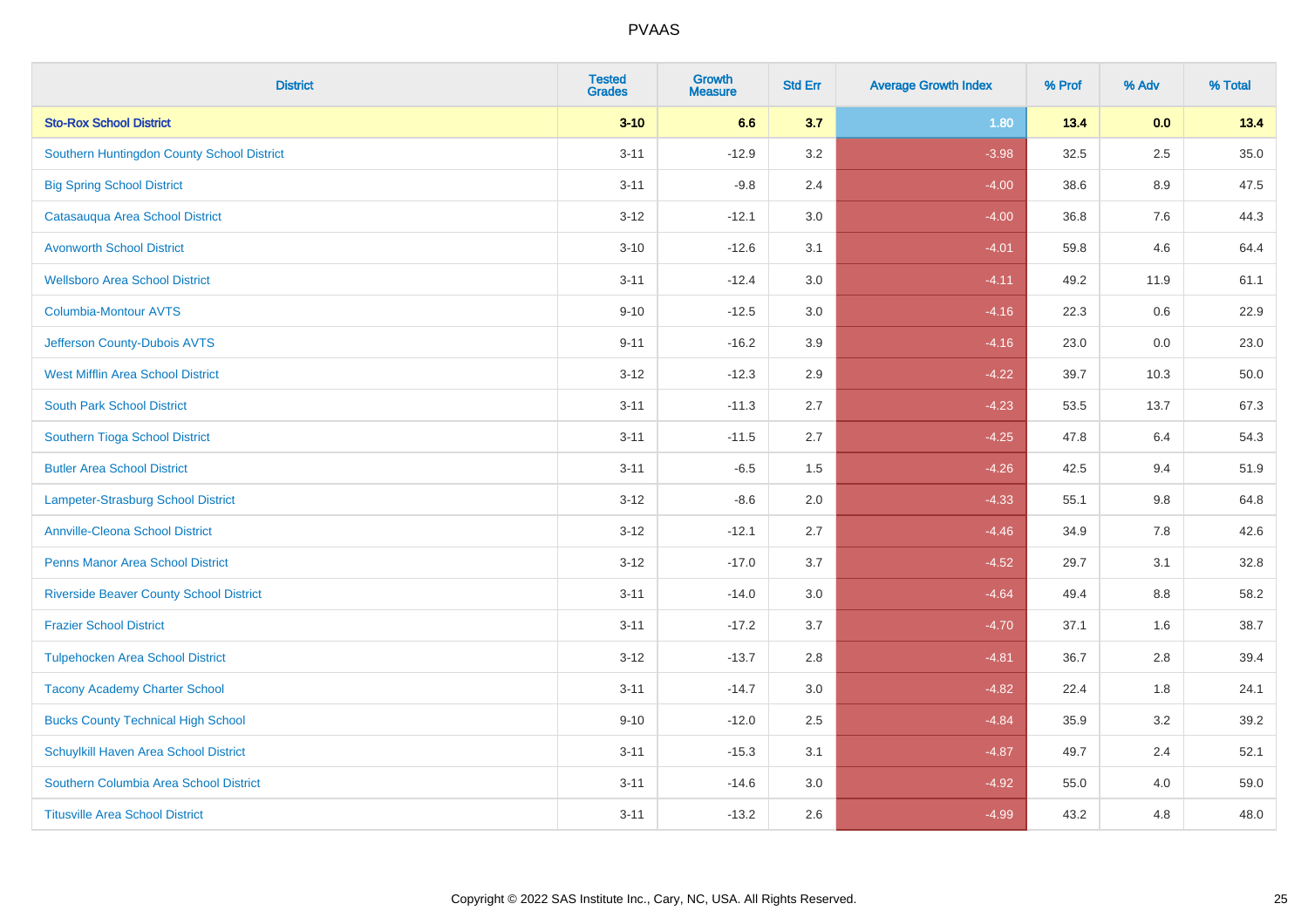| <b>District</b>                              | <b>Tested</b><br><b>Grades</b> | <b>Growth</b><br><b>Measure</b> | <b>Std Err</b> | <b>Average Growth Index</b> | % Prof | % Adv | % Total |
|----------------------------------------------|--------------------------------|---------------------------------|----------------|-----------------------------|--------|-------|---------|
| <b>Sto-Rox School District</b>               | $3 - 10$                       | 6.6                             | 3.7            | 1.80                        | 13.4   | 0.0   | 13.4    |
| <b>Plum Borough School District</b>          | $3 - 11$                       | $-11.3$                         | 2.2            | $-5.19$                     | 51.1   | 9.0   | 60.1    |
| <b>Mastery Charter School - Gratz Campus</b> | $7 - 10$                       | $-23.9$                         | 4.5            | $-5.29$                     | 2.9    | 0.0   | 2.9     |
| Southern Fulton School District              | $3 - 11$                       | $-23.7$                         | 4.4            | $-5.37$                     | 34.2   | 10.5  | 44.7    |
| <b>Exeter Township School District</b>       | $3 - 11$                       | $-10.4$                         | 1.9            | $-5.44$                     | 50.6   | 2.7   | 53.3    |
| <b>Solanco School District</b>               | $3 - 11$                       | $-11.0$                         | 2.0            | $-5.55$                     | 41.6   | 4.5   | 46.1    |
| <b>Springfield Township School District</b>  | $3 - 11$                       | $-18.9$                         | 3.2            | $-5.88$                     | 62.6   | 3.6   | 66.3    |
| <b>Abington School District</b>              | $3 - 10$                       | $-11.5$                         | 1.9            | $-6.00$                     | 56.2   | 11.6  | 67.8    |
| <b>Ringgold School District</b>              | $3 - 11$                       | $-14.7$                         | 2.4            | $-6.04$                     | 41.5   | 7.9   | 49.4    |
| <b>Lawrence County CTC</b>                   | $10 - 11$                      | $-21.7$                         | 3.6            | $-6.05$                     | 19.8   | 0.0   | 19.8    |
| Lackawanna Trail School District             | $3 - 10$                       | $-21.7$                         | 3.5            | $-6.20$                     | 38.5   | 1.5   | 40.0    |
| Mifflinburg Area School District             | $3 - 11$                       | $-15.8$                         | 2.5            | $-6.30$                     | 42.4   | 4.0   | 46.4    |
| <b>Curwensville Area School District</b>     | $3 - 11$                       | $-27.9$                         | 4.1            | $-6.72$                     | 42.5   | 4.1   | 46.6    |
| <b>Bristol Township School District</b>      | $3 - 11$                       | $-13.9$                         | 2.0            | $-7.05$                     | 31.0   | 3.7   | 34.7    |
| <b>Northwestern School District</b>          | $3 - 11$                       | $-24.9$                         | 3.5            | $-7.13$                     | 42.6   | 2.9   | 45.6    |
| <b>Chambersburg Area School District</b>     | $3 - 11$                       | $-9.5$                          | 1.3            | $-7.20$                     | 42.7   | 8.6   | 51.4    |
| Philipsburg-Osceola Area School District     | $3 - 11$                       | $-24.8$                         | 3.3            | $-7.43$                     | 19.7   | 2.6   | 22.4    |
| Hatboro-Horsham School District              | $3 - 11$                       | $-12.8$                         | 1.7            | $-7.47$                     | 45.6   | 7.2   | 52.8    |
| <b>Owen J Roberts School District</b>        | $3 - 11$                       | $-12.3$                         | 1.6            | $-7.61$                     | 57.0   | 11.9  | 69.0    |
| <b>Norristown Area School District</b>       | $3 - 12$                       | $-12.8$                         | 1.6            | $-7.98$                     | 23.5   | 2.3   | 25.7    |
| <b>West Side CTC</b>                         | $9 - 10$                       | $-37.4$                         | 4.3            | $-8.64$                     | 8.8    | 0.0   | 8.8     |
| <b>Shikellamy School District</b>            | $3 - 10$                       | $-22.3$                         | 2.5            | $-8.92$                     | 33.3   | 6.1   | 39.5    |
| <b>Erie City School District</b>             | $3 - 12$                       | $-14.5$                         | 1.6            | $-9.26$                     | 25.4   | 3.0   | 28.4    |